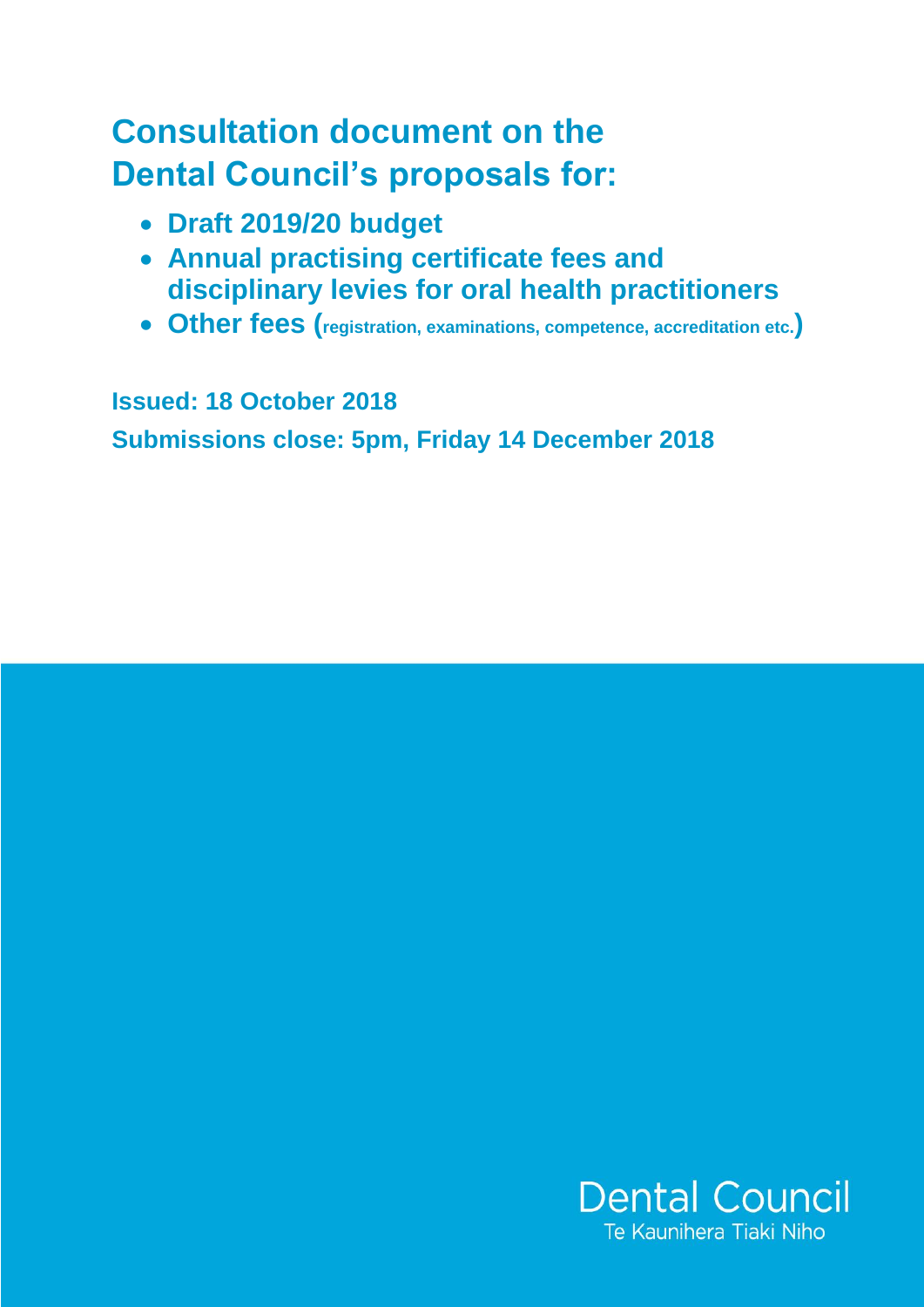# 1. Introduction

The Dental Council (Council) sets fees and disciplinary levies for oral health practitioners<sup>1</sup> under sections 130 and 131 of the Health Practitioners Competence Assurance Act 2003 (the Act).

This consultation document sets out proposals and invites submissions from stakeholders on the Council's:

- draft 2019/20 budget
- proposed APC fees and disciplinary levies for dental therapists, dental hygienists (including orthodontic auxiliaries), dental technicians, clinical dental technicians and oral health therapists for the recertification year commencing 1 April 2019
- proposed APC fees and disciplinary levies for dentists and dental specialists for the recertification year commencing 1 October 2019
- proposed registration, examination, competence programme, fitness to practice and other miscellaneous fees effective from 1 April 2019.

Please provide your feedback by **5pm, Friday 14 December 2018**. The Council will consider all feedback during the consultation period and aims to make final decisions about fees and disciplinary levies at its January 2019 meeting.

The Council will give effect to any change in APC fees and disciplinary levies by placing a notice in the New Zealand Gazette.

# 2. Background

The Council abides by the good practice guidelines established by the Office of the Auditor-General and the Treasury.

The Council's budget, fees and levies are calculated on a full cost recovery basis. We are committed to operating cost effectively for our practitioners while balancing our obligations to protect the public.

The level of APC fee per practitioner depends on:

- the budgeted number of practitioners
- each profession's share of budgeted Council costs including capital expenditure
- direct profession income and expenditure budgets, and
- minimum reserve levels set for each profession.

A minimum level of reserves for each profession is maintained in accordance with the Council's *Level of Reserves Policy*.

To maintain appropriate operational reserves and sustain financial viability we:

budget and forecast prudently

**.** 

- ration and prioritise resources, and
- adjust annual practising fees to meet operational activities and to provide a buffer against an unknown number of competence cases, appeals or judicial reviews.

All financial tables have been included in Appendix 1.

Figures in this consultation document are exclusive of GST, except where stated in Tables 7 to 11.

 $1$  Dentists & dental specialists, dental therapists, dental hygienists & orthodontic auxiliaries, dental technicians & clinical dental technicians, and oral health therapists.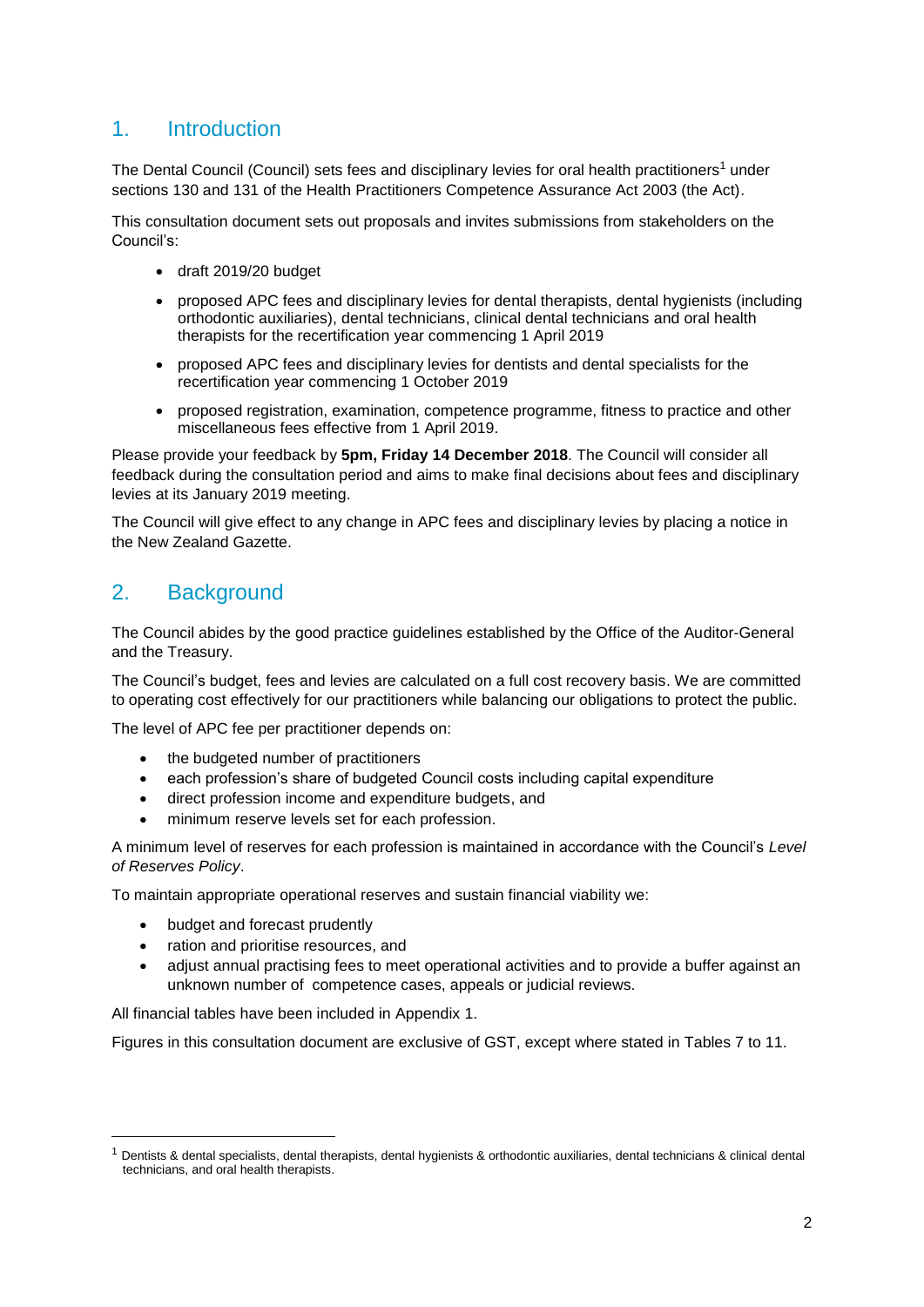# 3. Proposed 2019/20 budget

### Overall position

Council has budgeted for an overall 2019/20 deficit of \$(43,899) (Table 2).

The draft 2019/20 budget has been prepared to allow the Council to fulfil its regulatory functions and embed the new integrated IT platform. We have reprioritised some planned strategic projects (such as cultural competence and professional working relationships) to ensure we manage minimum reserves for each profession.

### How we allocate net Council expenditure to the professions

Net Council expenditure is equivalent to Council income (from sources such as interest earned on term deposits) less Council expenditure. Typically this results in a net deficit, which is reallocated across professions based on time spent by Council and its staff servicing each profession.

The budgeted net Council expenditure for 2019/20 is a deficit of \$(2,950,735) (Table 3). We anticipate receiving insurance proceeds in 2018/19 and, in the absence of any unforeseen events, business continuity expenditure will cease, allowing the finance and risk management work streams expenditure to return to previous levels.

Detailed time recording of each member of the secretariat allows us to determine the proportion of net Council expenditure to be allocated to each profession. Time spent by the Council and its staff providing services to the individual professions each year fluctuates reflecting the number of recertification issues and competence, health and disciplinary notifications managed for practitioners from each profession.

Comparing time spent servicing each profession using the 2019/20 net Council expenditure, excluding the capital replacement APC fee, shows how cost allocation based on Council time varies across the professions (Table 4). This impacts the calculation of the APC fee for each profession.

From an operational perspective, the allocation of the net Council expenditure results in the following net operating surplus or deficits (deficits shown in brackets) for each profession (Table 5):

- dentists and dental specialists: \$(88,072)
- dental hygienists and orthodontic auxiliaries: \$94,107
- dental therapists: \$103,679
- dental technicians and clinical dental technicians: \$(8,102)
- oral health therapists: \$(8,871)

#### Capital expenditure

Capital expenditure of \$258,646 is budgeted for 2019/20 (Table 6). This includes the final stage of the IT infrastructure project, the roll-out of the electronic data management system (EDMS) and digitalisation of practitioner files. This expenditure will increase business continuity resilience in the future as it will enable Council to access practitioner files regardless of location.

As a result of the budgeted capital expenditure and repayment of the capital replacement reserve, the proposed capital replacement reserve APC fee is \$83.50 per practitioner for 2019/20.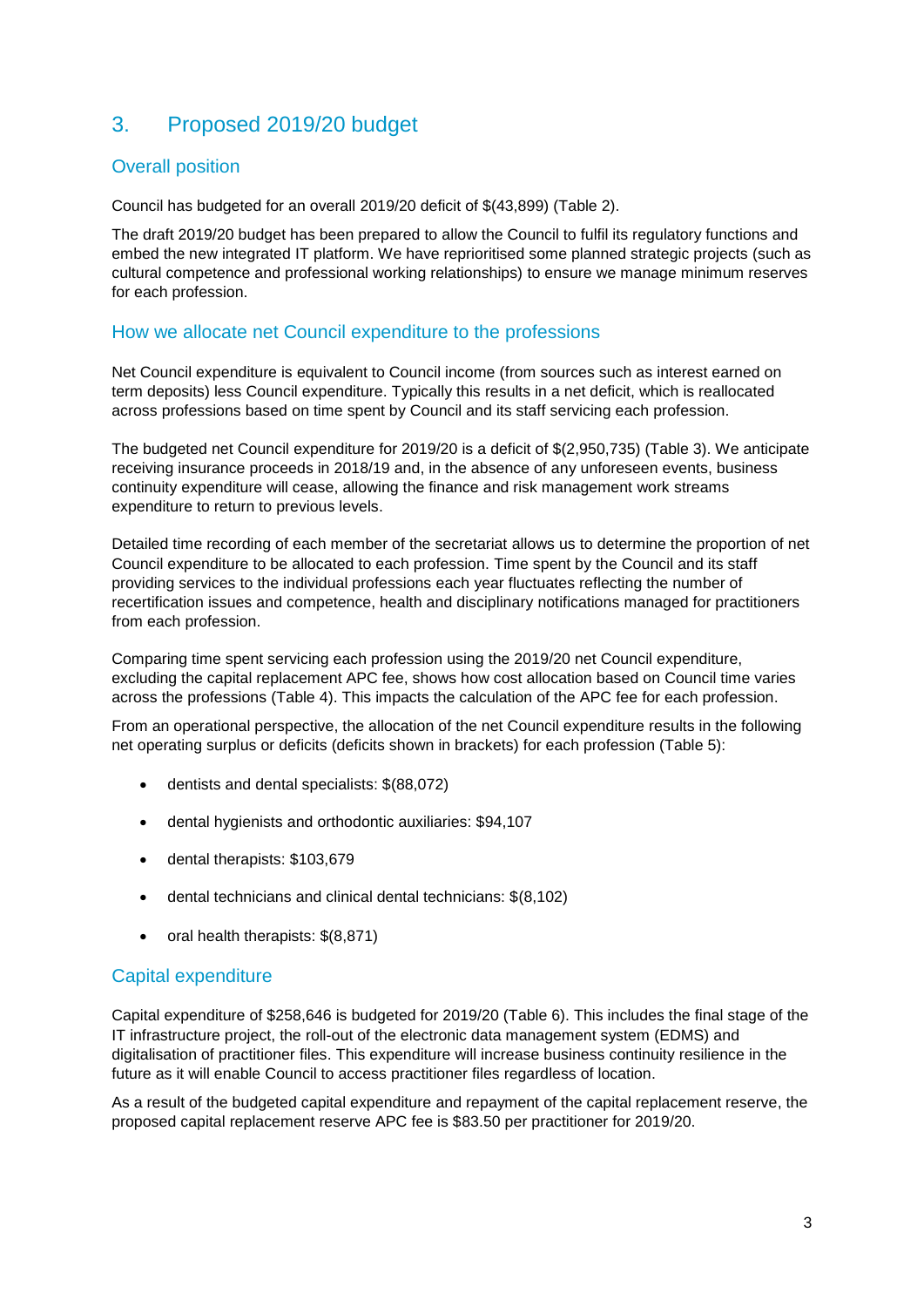### Dentists and dental specialists

The proposed APC fee and disciplinary levy for dentists and dental specialists for the period 1 October 2019 – 30 September 2020 are as follows:

|                                | Current fee | Proposed fee |
|--------------------------------|-------------|--------------|
| APC fee:                       | \$884.58    | \$874.43     |
| Disciplinary levy:             | \$86.69     | \$146.73     |
| Total payable (excluding GST): | \$971.27    | \$1,021.16   |

Subject to consultation, the APC and disciplinary levy will take effect on 1 October 2019.

#### **APC fee**

A minimum operating reserve balance of \$1,072,468 is required to sustain the dentist and dental specialist profession. The 2018/19 operating reserve closing balance is forecasted at \$1,392,038. Therefore, the reserve will be reduced by \$159,785 (\$64.82 per practitioner).

Council proposes to set the 2019/20 dentist and dental specialist APC fee at \$874.43 plus GST (Table 7). This fee reflects movements primarily due to:

- an increase of \$61.25 resulting from an increase in the proportion of time spent servicing the profession (a movement from 61.2% to 66.5%)
- an increase of \$27.49 resulting from the 3.2% increase in secretariat costs.
- a decrease of \$3.45 resulting from reduced profession expenditure
- a decrease of \$52.79 resulting from reprioritisation of strategic projects as the secretariat focusses on delivering the integrated IT platform
- a decrease of \$40.86 to maintain the operational reserve at the prescribed level.

#### **Disciplinary levy**

A minimum disciplinary reserve balance of \$226,427 is required to sustain the dentist and dental specialist profession. The 2018/19 estimated disciplinary reserve closing balance is \$334,433. As a result, \$108,006 (\$43.82 per practitioner) will be returned to the profession by reducing the proposed disciplinary levy.

Council proposes to set the dentist 2019/20 disciplinary levy at \$146.73 plus GST (Table 7), an increase of \$60.04 per practitioner compared to \$86.69 in 2018/19 (although this change results mainly from resetting the minimum disciplinary reserve in 2018/19). The increase reflects changes in volume and average costs of Professional Conduct Committee (PCC) and Health Practitioner Disciplinary Tribunal (HPDT) cases as outlined in Table 1 below.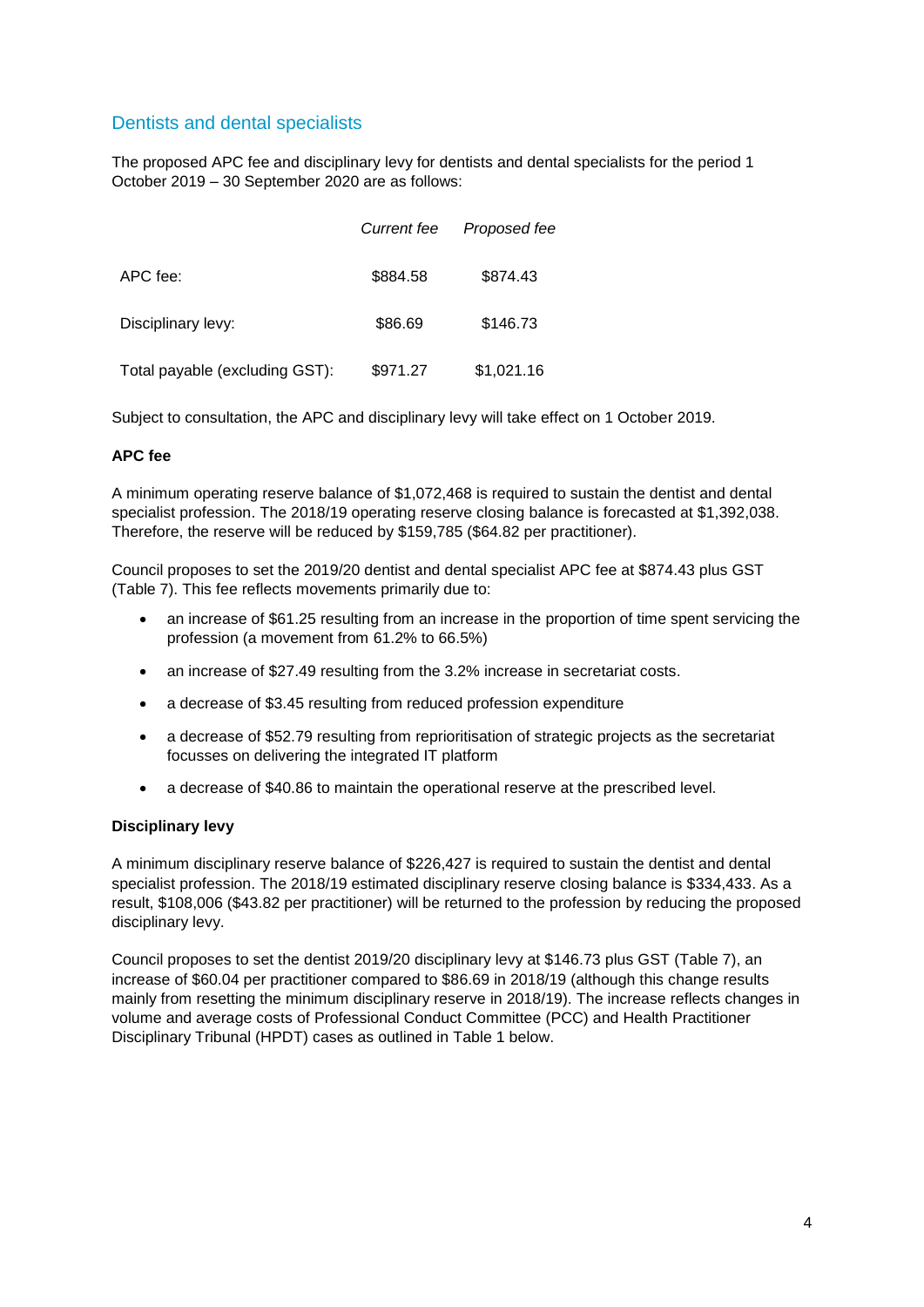#### **Table 1: Volume and average cost of PCC and HPDT cases**

|             | 2017/18 actual |                 |        | 2018/19 forecast |        | 2019/20 budget  |
|-------------|----------------|-----------------|--------|------------------|--------|-----------------|
| Complexity  | Volume         | Average<br>Cost | Volume | Average<br>Cost  | Volume | Average<br>Cost |
| <b>PCC</b>  |                |                 |        |                  |        |                 |
| low         | 3              | 4,014           |        | 1,353            |        | 4,734           |
| medium      | 2              | 15,983          | 2      | 14,580           | 2      | 11,810          |
| high        |                |                 | 2      | 39,057           | 2      | 26,879          |
| <b>HPDT</b> |                |                 |        |                  |        |                 |
| low         |                |                 |        | 36,631           | 1      | 36,189          |
| medium      | -              | -               | -      |                  | -      |                 |
| high        | 2              | 49,802          | 3      | 116,983          | 3      | 109,133         |

### Dental hygienists and orthodontic auxiliaries

The proposed APC fee and disciplinary levy for dental hygienists and orthodontic auxiliaries for the period 1 April 2019 – 31 March 2020 are as follows:

|                                | <b>Current fee</b> | Proposed fee |
|--------------------------------|--------------------|--------------|
| APC fee:                       | \$610.94           | \$736.77     |
| Disciplinary levy:             | \$125.17           | \$1.11       |
| Total payable (excluding GST): | \$736.11           | \$737.88     |

Subject to consultation, the APC and disciplinary levy will take effect on 1 April 2019.

#### **APC fee**

The operating reserve minimum balance will be held at 26,083 in 2019/20. The 2018/19 operating reserve closing balance is forecasted at a deficit of \$(91,919). As a result, the operational reserve requires funding of \$89,722 (\$233.65 per practitioner).

Council proposes to set the 2019/20 APC fee dental hygienists and orthodontic auxiliaries at \$736.77 plus GST (Table 8). The increase per practitioner of \$125.83 in 2019/20 is primarily due to:

- a decrease of \$73.46 resulting from a reduced proportion of time spent servicing the profession (a movement from 11.8% to 7.2%).
- an increase of \$195.70 to maintain the operational reserve at the prescribed level. The operating reserve fell below the prescribed level as a result of an under-recovery of 2017/18 operating costs. This was due to a lower than forecasted volume of practitioners registered as dental hygienists and orthodontic auxiliaries following the creation of the oral health therapist profession on 1 November 2017.

#### **Disciplinary levy**

A minimum disciplinary reserve balance of \$25,000 is required to sustain the dental hygienist and orthodontic auxiliary profession. The projected 2018/19 disciplinary reserve closing balance is \$30,611. Therefore \$5,611 (\$14.61 per practitioner) will be returned to the profession. In-year disciplinary expenditure equivalent to \$15.72 per practitioner is based on a budget of one medium complexity PCC case.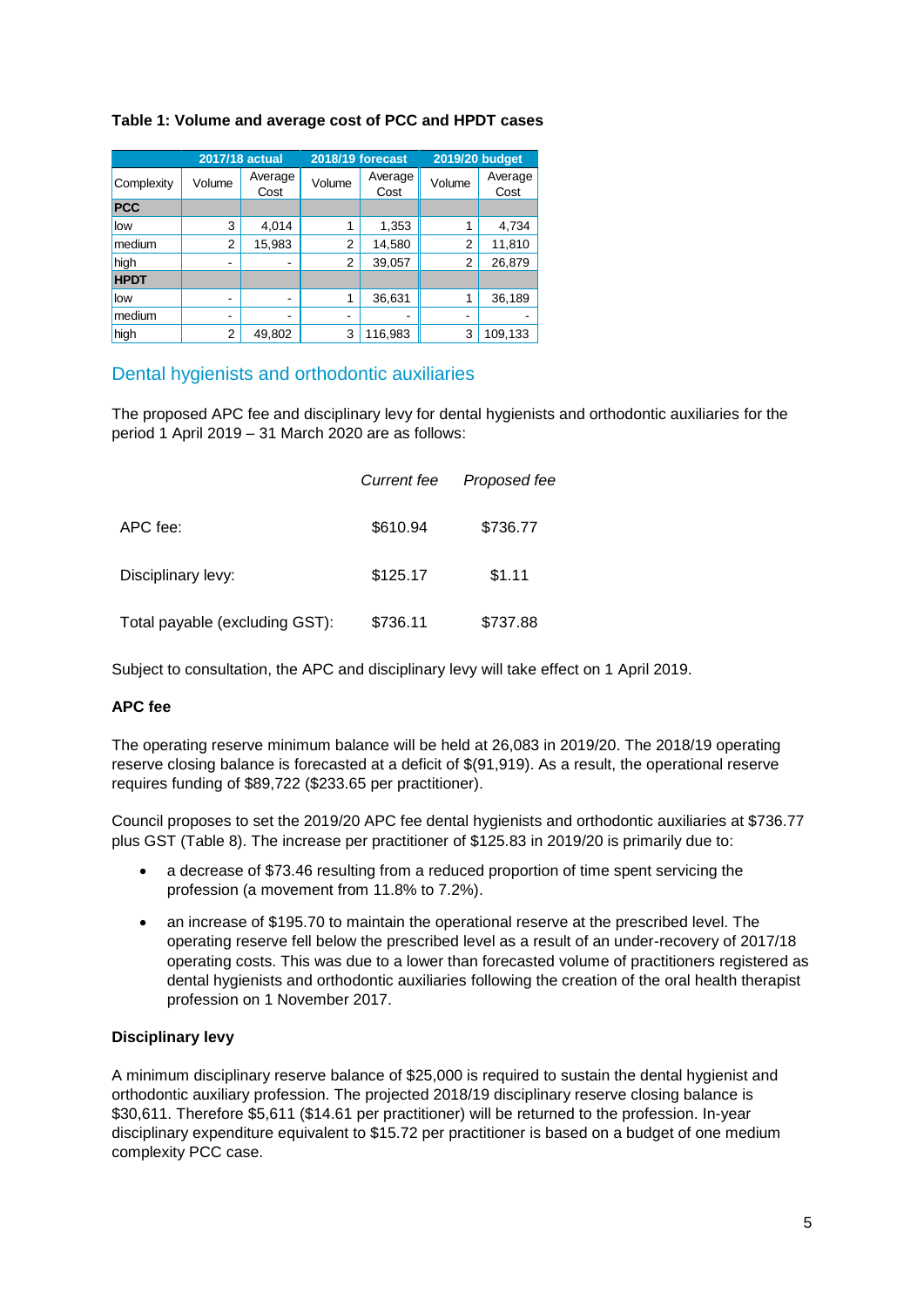The Council proposes a total disciplinary levy of \$1.11 plus GST (Table 8) for the dental hygienist and orthodontic auxiliary 2019/20 disciplinary levy.

### Dental therapists

The proposed APC fee and disciplinary levy for dental therapists for the period 1 April 2019 – 31 March 2020 are as follows:

|                                | <b>Current fee</b> | Proposed fee |
|--------------------------------|--------------------|--------------|
| APC fee:                       | \$704.60           | \$842.44     |
| Disciplinary levy:             | \$90.07            | \$(46.46)    |
| Total payable (excluding GST): | \$794.67           | \$795.98     |

Subject to consultation, the APC and disciplinary levy will take effect on 1 April 2019.

#### **APC fee**

A minimum operating reserve balance of \$28,859 is required to sustain the dental therapist profession. The 2018/19 projected closing operating reserve balance is overdrawn by \$(209,641). Therefore a contribution of \$95,526 is required (\$233.56 per practitioner).

Council proposes to set the 2019/20 dental therapist APC fee at \$842.44 plus GST (Table 9). The increase per practitioner of \$137.84 is primarily due to:

- a decrease of \$16.91 resulting from a decrease in the proportion of time spent servicing the profession (a movement from 13.2% to 7.8%).
- an increase of \$151.21 to maintain the operational reserve at the prescribed level. The operating reserve fell below the prescribed level as a result of an under-recovery of 2017/18 operating costs. This was due to a lower than forecasted volume of practitioners registered as dental therapists following the creation of the oral health therapist profession on 1 November 2017 and an increase in the number of therapists choosing to change their status from practising to non-practising.

#### **Disciplinary levy**

A minimum disciplinary reserve balance of \$25,000 is required to sustain the dental therapist profession. The projected 2018/19 disciplinary reserve closing balance is \$49,270. Therefore \$24,270 (\$59.34 per practitioner) will be returned to the profession. In-year disciplinary expenditure equivalent to \$12.88 per practitioner is based on a budget of one medium complexity PCC case.

Council proposes an overall disciplinary levy refund of \$(46.46) plus GST (Table 9) for the dental therapist 2019/20 disciplinary levy.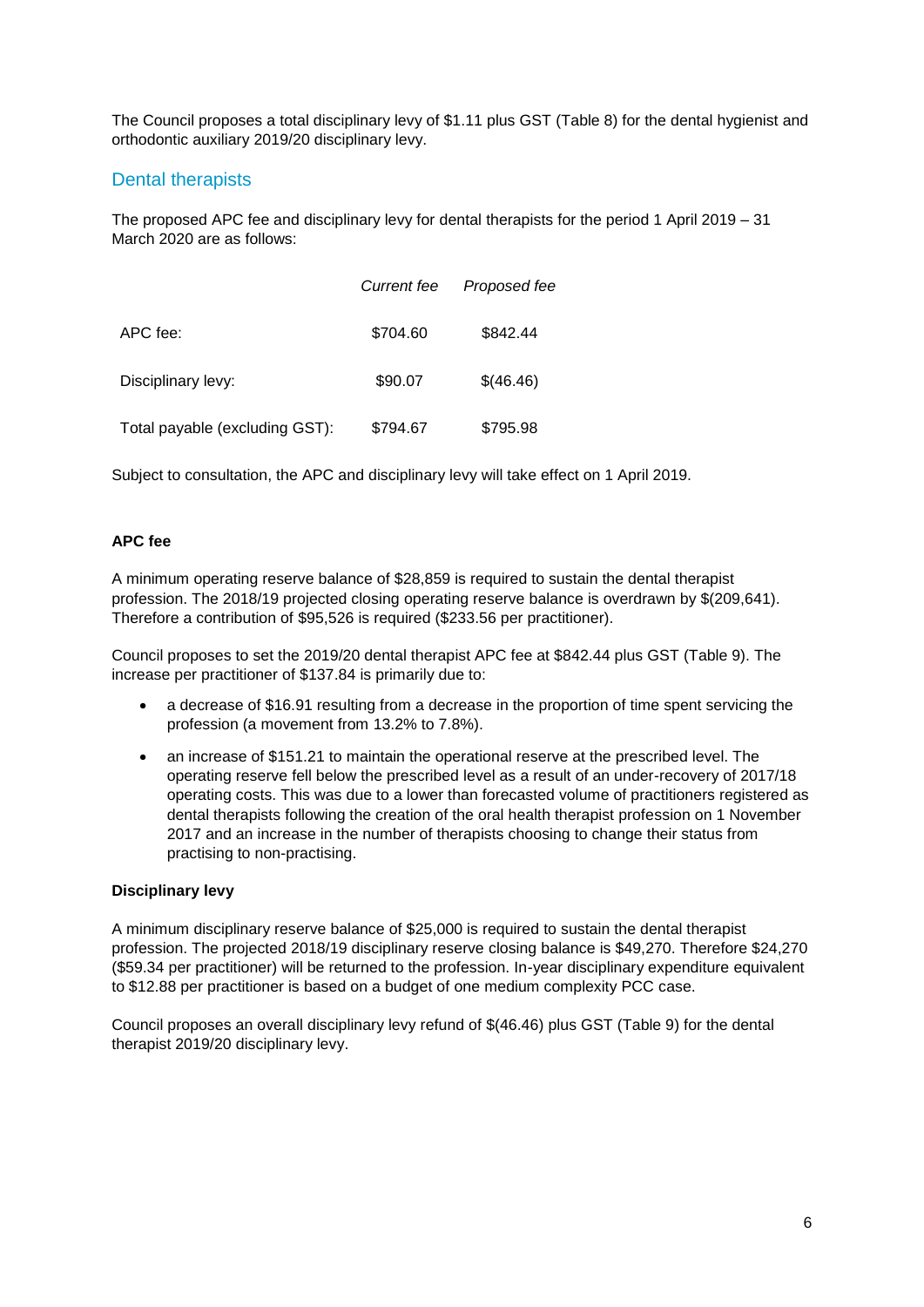### Dental technicians and clinical dental technicians

The proposed APC fee and disciplinary levy for dental technicians and clinical dental technicians for the period 1 April 2019 – 31 March 2020 are as follows:

|                                | <b>Current fee</b> | Proposed fee |
|--------------------------------|--------------------|--------------|
| APC fee:                       | \$638.23           | \$654.98     |
| Disciplinary levy:             | \$99.58            | \$73.95      |
| Total payable (excluding GST): | \$737.81           | \$728.93     |

Subject to consultation, the APC and disciplinary levy will take effect on 1 April 2019.

#### **APC fee**

A minimum operating reserve balance of \$28,155 is required to sustain the dental technician and clinical dental technician profession. The projected 2018/19 operating reserve closing balance is \$53,657. As a result, \$12,751 (\$35.42 per practitioner) will be returned to the profession via a reduction against the proposed APC fee.

Council proposes to set the 2019/20 dental technician and clinical dental technician APC fee at \$654.98 plus GST (Table 10). The increase per practitioner of \$16.75 is primarily due to an increase in the proportion of time spent servicing the profession (a movement from 7.4% to 7.6%).

#### **Disciplinary levy**

A minimum disciplinary reserve balance of \$32,000 is required to sustain the dental technician and clinical dental technician profession. The projected 2018/19 disciplinary reserve closing balance is \$12,614 due to a HPDT hearing scheduled for November 2018 and the same practitioner incurring higher than budgeted costs for the PCC.

As a result, \$19,386 (\$53.85 per practitioner) is required to return the disciplinary reserve to its minimum level as prescribed in the Council's *Level of Reserves Policy.* In-year disciplinary expenditure equivalent to \$20.10 per practitioner is based on a budget of one low complexity PCC case.

Council proposes an overall disciplinary levy of \$73.95 plus GST (Table 10) for the dental technician and clinical dental technician 2019/20 disciplinary levy.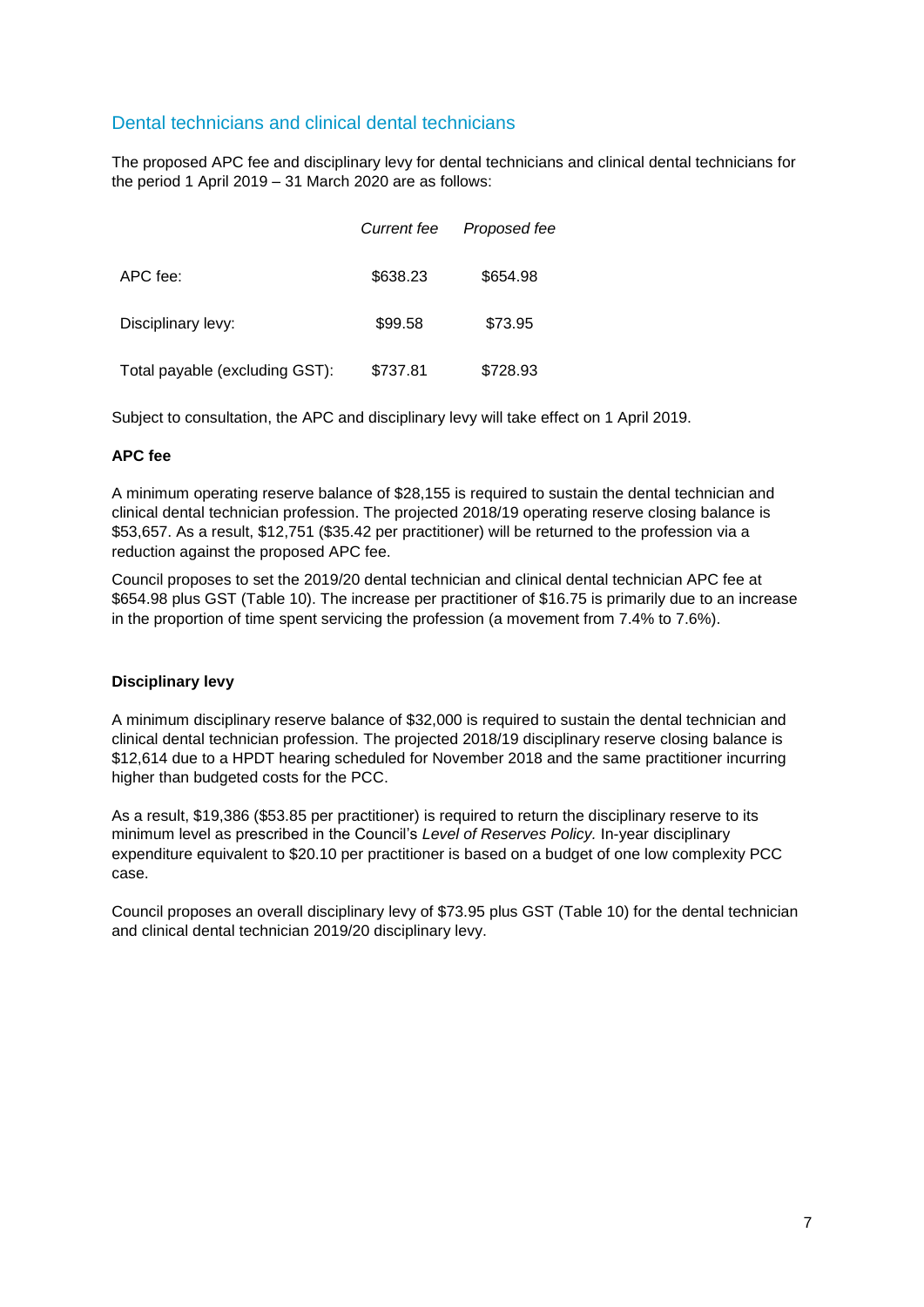### Oral health therapists

The proposed APC fee and disciplinary levy for oral health therapists for the period 1 April 2019 – 31 March 2020 are as follows:

|                                | Current fee | Proposed fee |
|--------------------------------|-------------|--------------|
| APC fee:                       | \$663.85    | \$752.09     |
| Disciplinary levy:             | \$154.19    | \$(101.26)   |
| Total payable (excluding GST): | \$818.04    | \$650.84     |

Subject to consultation, the APC and disciplinary levy will take effect on 1 April 2019.

#### **APC fee**

A minimum operating reserve balance of \$63,025 is required to sustain the oral health therapist profession. The 2018/19 projected operating reserve opening balance is \$103,795. As a result, funding of \$20,385 (\$42.65 per practitioner) will be returned to the profession.

Council proposes to set the 2018/19 oral health therapist APC fee at \$752.09 plus GST (Table 11). This increase of \$88.24 is primarily due to an increase in the allocation of secretariat time spent servicing the profession (a movement from 6.33% to 10.8%).

#### **Disciplinary levy**

A minimum disciplinary reserve balance of \$32,000 is required to sustain the oral health therapist profession. The 2018/19 projected disciplinary reserve closing balance is \$86,498. As a result, \$54,498 (\$114.01 per practitioner) will be returned to the profession to reset the disciplinary reserve to its minimum level*.*

In-year disciplinary expenditure equivalent to \$12.76 per practitioner is based on a budget of one low complexity PCC case. Council proposes an overall disciplinary levy refund of \$(101.26) plus GST (Table 11) for the oral health therapists 2019/20 disciplinary levy.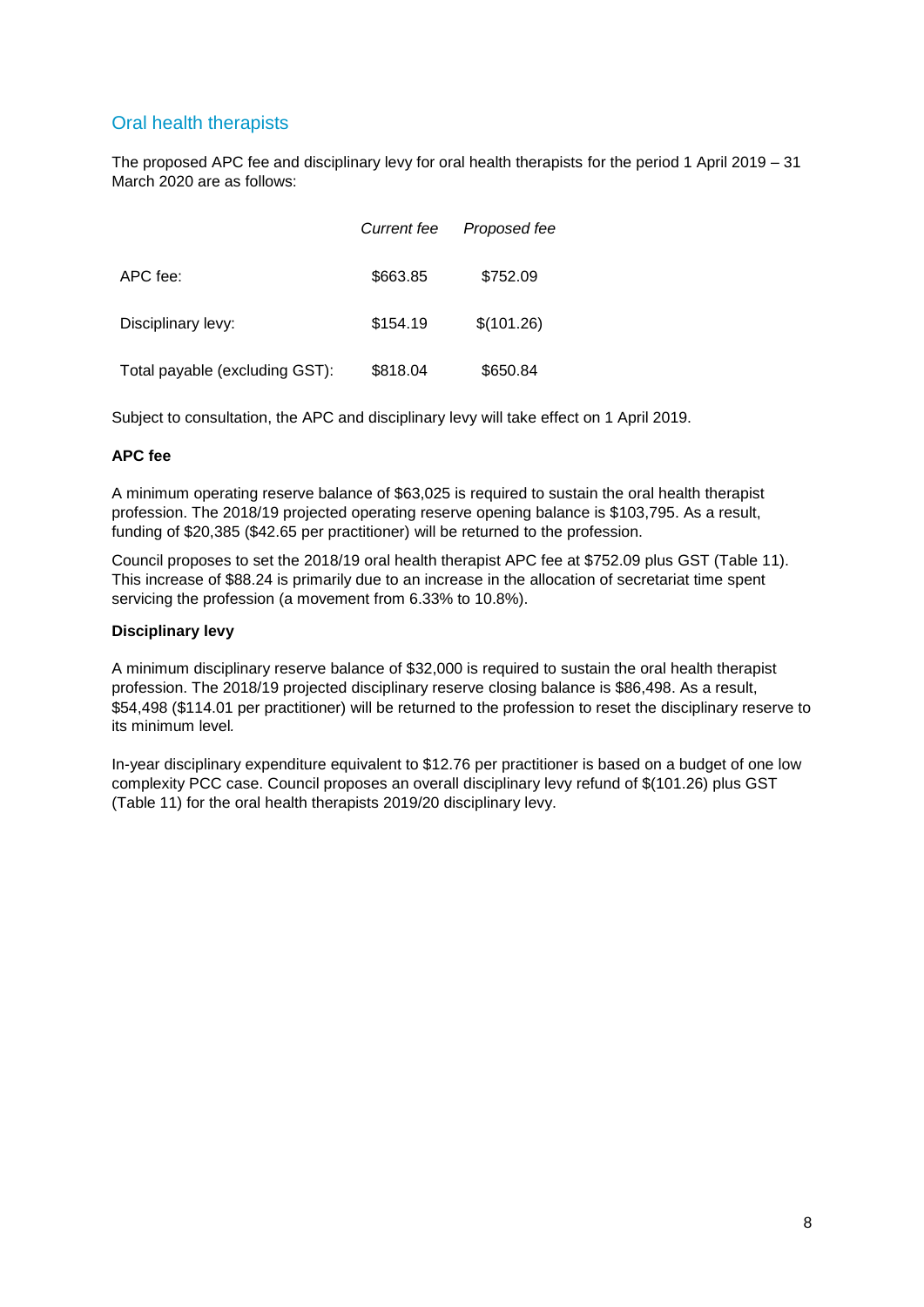# 4. Proposed 2019/20 annual practising certificate fees

The following is a summary of the proposed 2019/20 APC fees, as detailed above:

| Profession                                         | Calculated<br>fee<br>$\frac{1}{2}$ | Min.<br>operational<br>reserve adj.<br>\$ | <b>Net</b><br>proposed<br>fee<br>$\$\$ |  |
|----------------------------------------------------|------------------------------------|-------------------------------------------|----------------------------------------|--|
| Dentists and dental specialists                    | 939.25                             | (64.82)                                   | 874.43                                 |  |
| Dental hygienists and orthodontic auxiliaries      | 503.12                             | 233.65                                    | 736.77                                 |  |
| Dental therapists                                  | 608.88                             | 233.56                                    | 842.44                                 |  |
| Dental technicians and clinical dental technicians | 690.40                             | (35.42)                                   | 654.98                                 |  |
| Oral health therapists                             | 794.74                             | (42.65)                                   | 752.09                                 |  |

# 5. Proposed 2019/20 disciplinary levy

The following is a summary of the proposed 2019/20 disciplinary levies, as detailed above:

| Profession                                         | Calculated<br>levy<br>\$ | Min.<br>disciplinary<br>reserve adj.<br>\$ | <b>Net</b><br>proposed<br>levy<br>\$ |  |
|----------------------------------------------------|--------------------------|--------------------------------------------|--------------------------------------|--|
| Dentists and dental specialists                    | 190.55                   | (43.82)                                    | 146.73                               |  |
| Dental hygienists and orthodontic auxiliaries      | 15.72                    | (14.61)                                    | 1.11                                 |  |
| Dental therapists                                  | 12.88                    | (59.34)                                    | (46.46)                              |  |
| Dental technicians and clinical dental technicians | 20.10                    | 53.85                                      | 73.95                                |  |
| Oral health therapists                             | 12.76                    | (114.02)                                   | (101.26)                             |  |

# 6. Adjustments to other fees

The Council proposes to increase all other fees by the Consumer Price Index (CPI) of 2.0% as sourced from the Reserve Bank Monetary Policy Statement May 2018 (Appendix 2).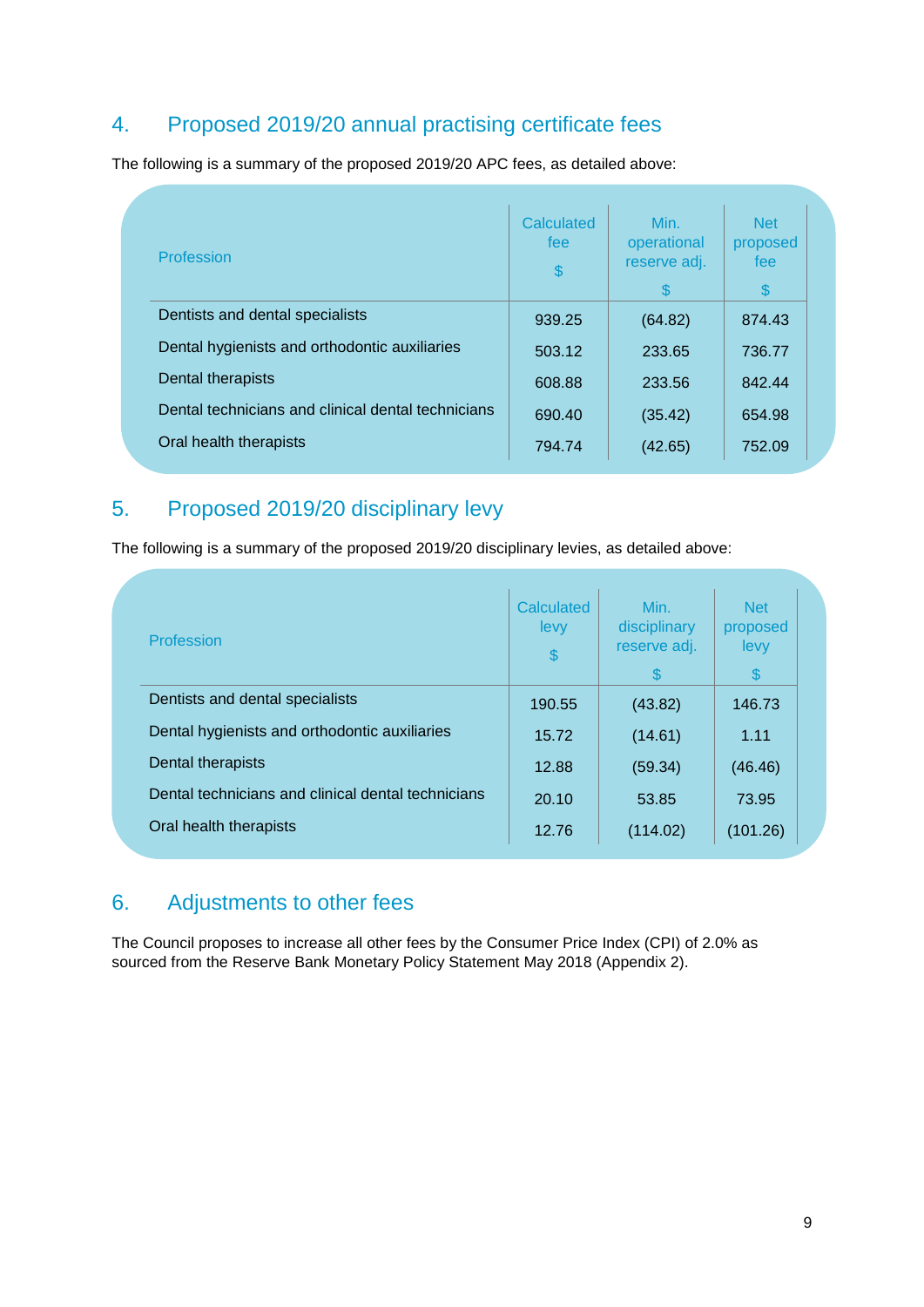### 7. Summary of consultation proposals

The Council is consulting on:

- 1. The proposed 2019/20 budget.
- 2. A proposed APC fee of:
	- a. Dentists and dental specialists of \$874.43 plus GST (detailed in table 7)
	- b. Dental hygienists and orthodontic auxiliaries of \$736.77 plus GST (detailed in table 8)
	- c. Dental therapists of \$842.44 plus GST (detailed in table 9)
	- d. Dental technicians and clinical dental technicians of \$654.98 plus GST (detailed in table 10)
	- e. Oral health therapists of \$752.09 plus GST (detailed in table 11).
- 3. A proposed CPI adjustment equivalent to 2.0% for all other fees (registration, examination, competence, health accreditation etc.).
- 4. A proposed disciplinary levy for:
	- a. Dentists and dental specialists of \$146.73 plus GST (detailed in table 7)
	- b. Dental hygienists and orthodontic auxiliaries of \$1.11 plus GST (detailed in table 8)
	- c. Dental therapists a refund of \$(46.46) plus GST (detailed in table 9)
	- d. Dental technicians and clinical dental technicians of \$73.95 plus GST (detailed in table 10)
	- e. Oral health therapists a refund of \$(101.26) plus GST (detailed in table 11).

The proposed dentists and dental specialist APC fee and disciplinary levy shall apply from 1 October 2019. All other fees and levies proposed shall apply from 1 April 2019.

# 8. Please give us your feedback and submissions

The Council invites feedback on this consultation document from its stakeholders including oral health practitioners, relevant associations and societies, the Ministry of Health, district health boards and other organisations with an interest. The consultation document will also be available on the Council's website for feedback from any interested member or sector of the public.

The Council will consider all submissions and feedback received prior to making a final decision on the draft 2019/20 budget and proposed fees outlined in this document.

Submissions received will be published on the Council's website and will remain available to the public. All personal contact details will be removed from submissions. The Council reserves the right not to publish any submissions it considers derogatory or inflammatory.

As this is a public consultation, "in confidence" information will only be accepted under special circumstances. Please contact us before submitting material in confidence.

Please ensure we receive your submissions by **5pm on Friday 14 December 2018** at the latest.

Please send your submissions to: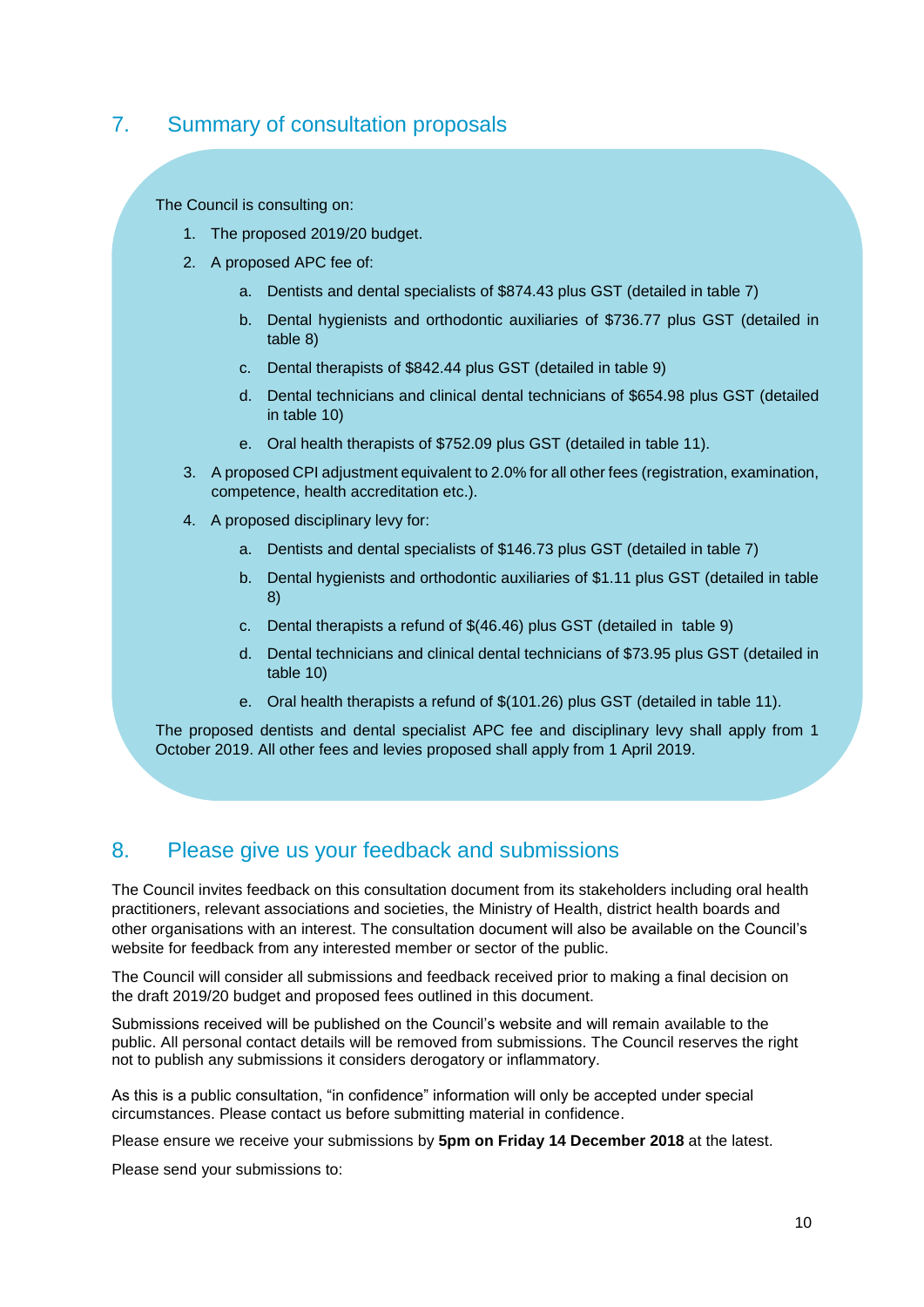Dental Council PO Box 10-448 Wellington 6143 Fax: 04 499 1668 Email: [consultations@dcnz.org.nz](mailto:consultations@dcnz.org.nz)

Yours sincerely,

Chaner.

Marie Warner Chief Executive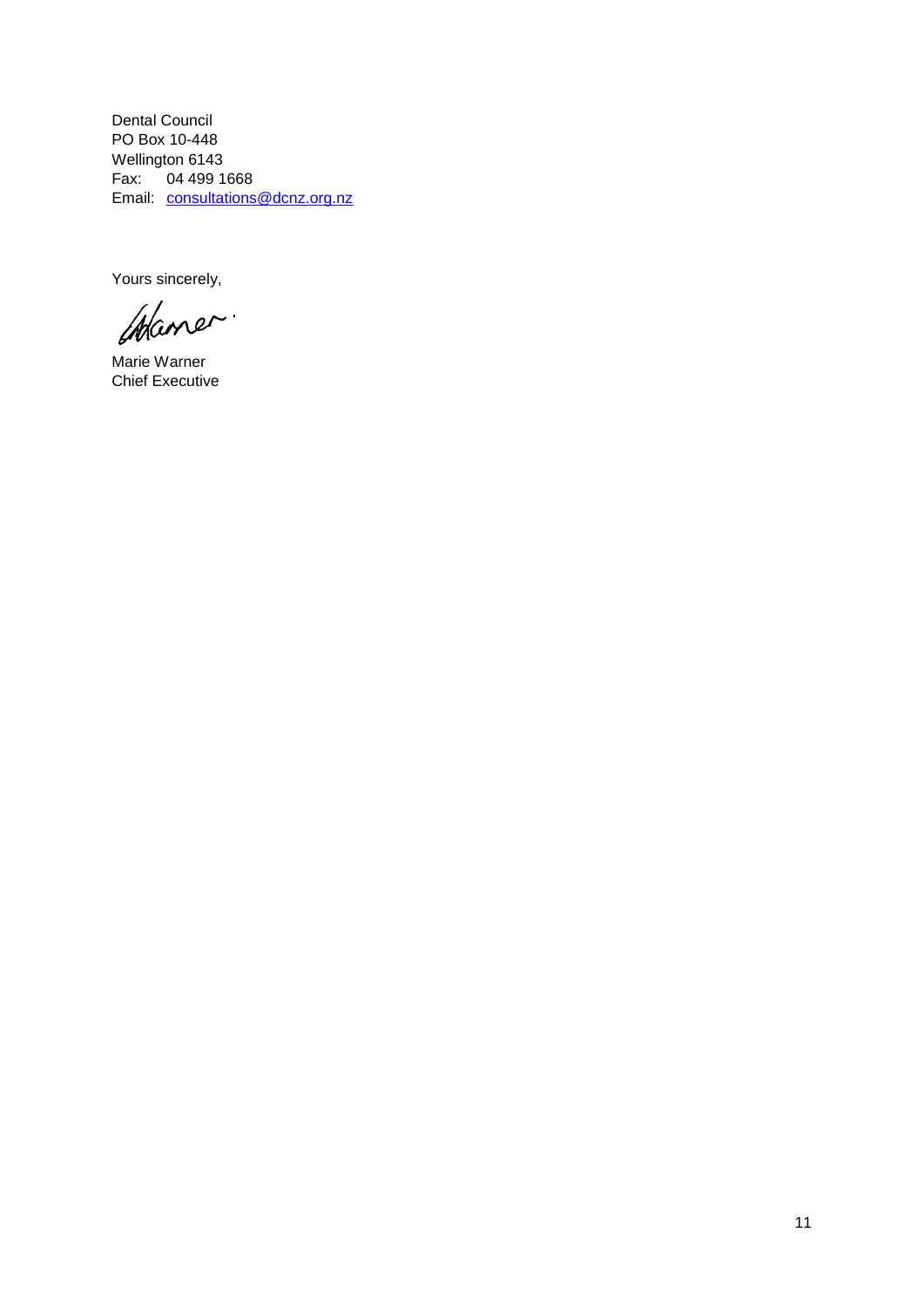# Appendix 1: 2019/20 proposed budget

# **Table 2: Consolidated Dental Council surplus / (deficit)**

| <b>Dental Council financial performance</b> | 2017/18       | 2018/19       | 2019/20       |
|---------------------------------------------|---------------|---------------|---------------|
| \$                                          | <b>Actual</b> | <b>Budget</b> | <b>Budget</b> |
| <b>Summary</b>                              |               |               |               |
| <b>Total Council operating income</b>       | 3.684.325     | 4.162.341     | 3,952,659     |
| <b>Total Council disciplinary income</b>    | 435,017       | 481,374       | 357,696       |
| <b>Total Council income</b>                 | 4,119,342     | 4,643,716     | 4,310,356     |
| <b>Total Council operating expenditure</b>  | 3,705,872     | 3,942,583     | 3,859,918     |
| Total Council disciplinary expenditure      | 273,101       | 424,175       | 494,337       |
| <b>Total Council expenditure</b>            | 3,978,972     | 4,366,757     | 4,354,254     |
| <b>Total Council surplus / (deficit)</b>    | 140,369       | 276,958       | (43, 899)     |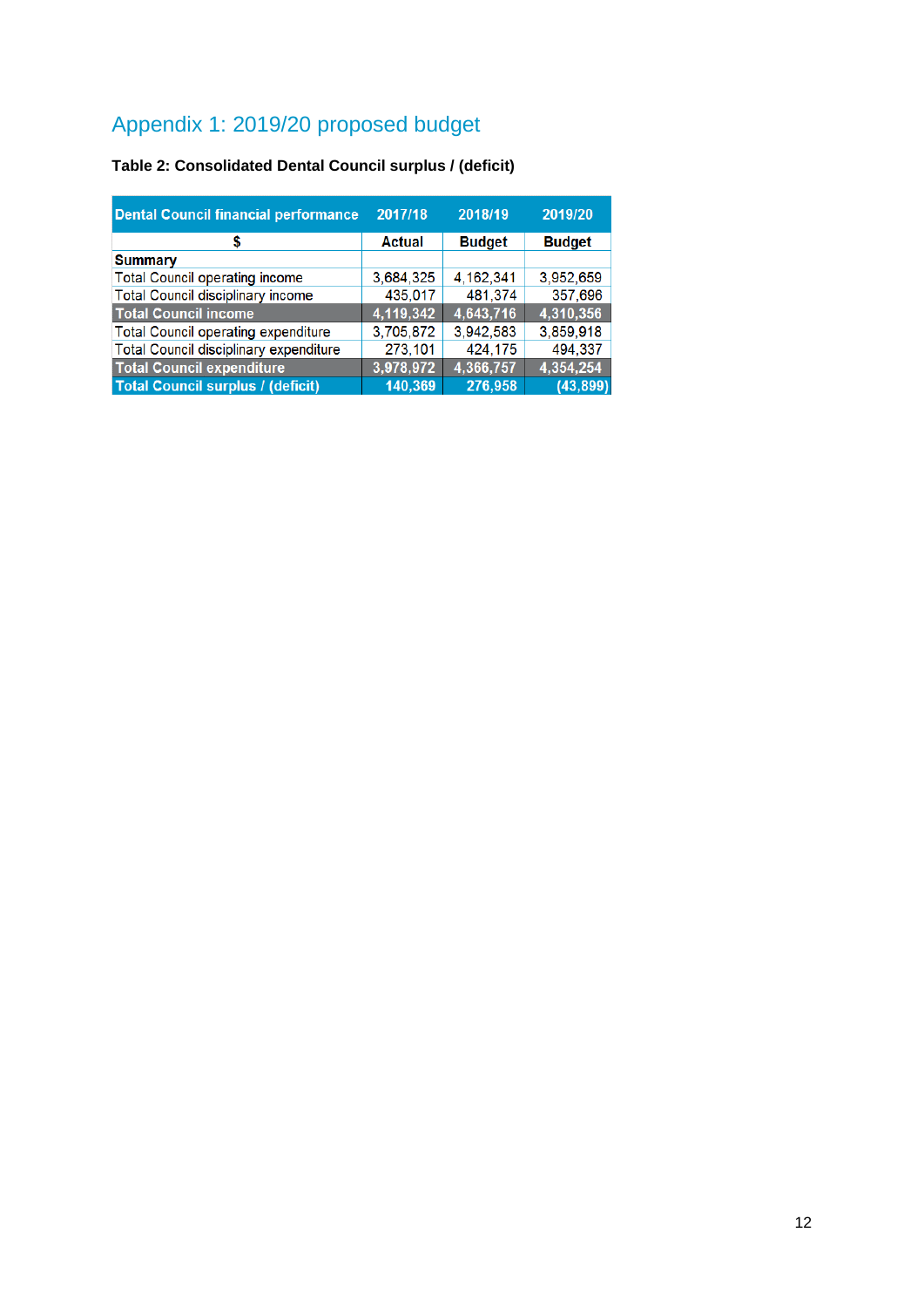| <b>Council Activity</b>                                        | 2017/18       | 2018/19       | 2019/20       |  |
|----------------------------------------------------------------|---------------|---------------|---------------|--|
| \$                                                             | <b>Actual</b> | <b>Budget</b> | <b>Budget</b> |  |
| <b>Income</b>                                                  |               |               |               |  |
| Capital replacement (APC fees)                                 | 253,864       | 380,616       | 344,471       |  |
| Other income                                                   | 72,281        | 37,027        | 20,146        |  |
| <b>Total income</b>                                            | 326,145       | 417,644       | 364,616       |  |
| <b>Expenditure</b>                                             |               |               |               |  |
| General administration expenditure                             |               |               |               |  |
| (secretariat)                                                  | 2,242,985     | 2,370,706     | 2,445,484     |  |
| Audit, legal, insurance and financial                          | 169,354       | 114,739       |               |  |
| expenses                                                       |               |               | 123,977       |  |
| Building and infrastructure expenses                           | 182,327       | 180,720       | 188,712       |  |
| Personnel related costs                                        | 1,755,033     | 1,805,182     | 1,843,222     |  |
| Office costs                                                   | 66,472        | 53,924        | 54,616        |  |
| Depreciation expense                                           | 69,799        | 216,140       | 234,956       |  |
| <b>Ongoing workstreams</b>                                     | 796,206       | 620,883       | 703,462       |  |
| Council                                                        | 216,794       | 275,549       | 301,862       |  |
| Finance and risk management                                    | 281,188       | (105, 435)    | 48,686        |  |
| Information technology                                         | 147,389       | 150,142       | 141,100       |  |
| Liaison                                                        | 71,762        | 102,956       | 61,896        |  |
| Planning and governance                                        | 4,000         | 52,696        | 37,997        |  |
| Continuing professional development                            | 188           | 10,070        |               |  |
| Communications                                                 | 27,827        | 33,180        | 32,560        |  |
| Workforce data                                                 | 8,520         | 13,000        |               |  |
| Contingency                                                    |               | 10,000        | 10,000        |  |
| Education and accreditation                                    | 38,538        | 78,726        | 69,361        |  |
|                                                                |               |               |               |  |
| <b>Council Project Expenditure</b>                             | 76,029        | 274,908       | 166,406       |  |
| <b>Standards</b>                                               | 760           |               | 20,000        |  |
| Cross infection                                                | 470           |               |               |  |
| Cultural competence                                            | 4,026         | 99,069        |               |  |
| Informed consent                                               | 11,000        |               |               |  |
| Record keeping                                                 | 15,575        |               |               |  |
| Professional working relationships                             |               | 9,770         | 7,506         |  |
| Transmissible major viral infection                            | 90            |               |               |  |
| Advanced and new areas practice                                | 2,799         |               |               |  |
| Recertification policy framework                               | 41,308        | 114,110       | 38,000        |  |
| Policy review                                                  |               | 51,960        | 50,000        |  |
| Medical emergencies                                            |               |               |               |  |
| Data Strategy                                                  |               |               | 38,400        |  |
| Governance                                                     |               |               | 12,500        |  |
|                                                                |               |               |               |  |
| <b>Total Council Expenditure</b>                               | 3,115,220     | 3,266,497     | 3,315,352     |  |
| <b>Net surplus (deficit) from Council</b><br><b>Activities</b> | (2,789,075)   | (2,848,854)   | (2,950,735)   |  |

**Table 3: Net Council expenditure prior to allocation to the professions**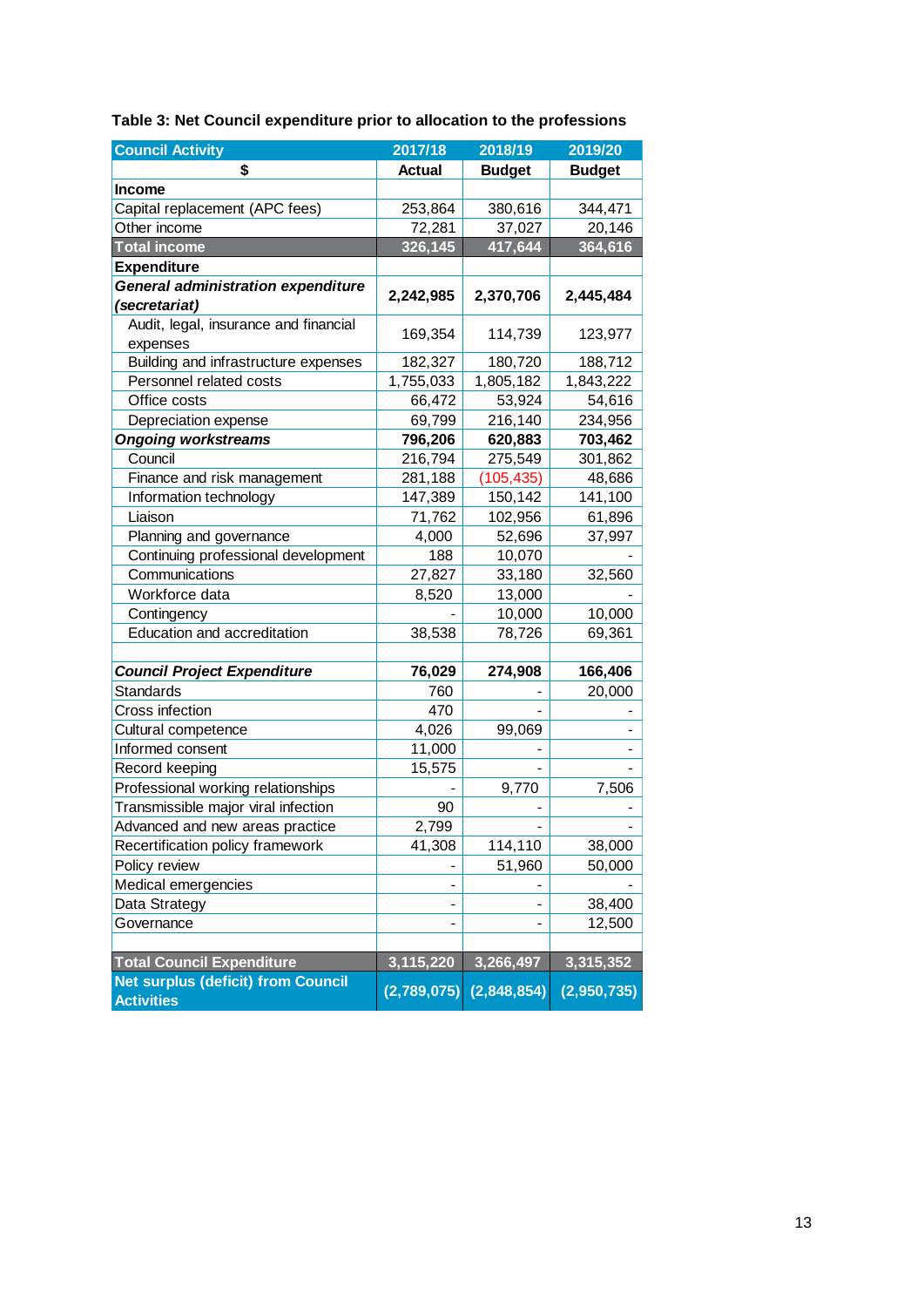**Table 4: Allocation of the net deficit from Council activities**

| <b>Comparison of cost allocation rates</b>                               | Council.   | <b>Dentists</b> |            |           | <b>Hygienists Therapists Technicians</b> | <b>Oral Health</b><br><b>Therapists</b> | <b>Total</b> |
|--------------------------------------------------------------------------|------------|-----------------|------------|-----------|------------------------------------------|-----------------------------------------|--------------|
| Year ended 31 March 19 net Council<br>expenditure including depreciation | 3,295,206  |                 |            |           |                                          |                                         |              |
| Less: capital replacement fee                                            | (344, 471) |                 |            |           |                                          |                                         |              |
| Net surplus / (deficit) from Council<br>activities as above              | 2,950,735  |                 |            |           |                                          |                                         |              |
|                                                                          |            |                 |            |           |                                          |                                         |              |
| Year ended 31 March 19 allocation<br>rates                               |            | 61.2052%        | 11.8176%   | 13.2363%  | 7.4091%                                  | 6.3318%                                 | 100.0000%    |
| Cost allocation                                                          |            | 1.806.004       | 348.706    | 390.567   | 218.623                                  | 186.835                                 | 2.950.735    |
|                                                                          |            |                 |            |           |                                          |                                         |              |
| Plan 19/20 allocation rates                                              |            | 66.5127%        | 7.2844%    | 7.8793%   | 7.6549%                                  | 10.6687%                                | 100.0000%    |
| Cost allocation                                                          |            | 1.962.612       | 214.943    | 232.499   | 225,876                                  | 314.806                                 | 2.950.735    |
| <b>Variance</b>                                                          |            | 156.608         | (133, 763) | (158,068) | 7,252                                    | 127.971                                 |              |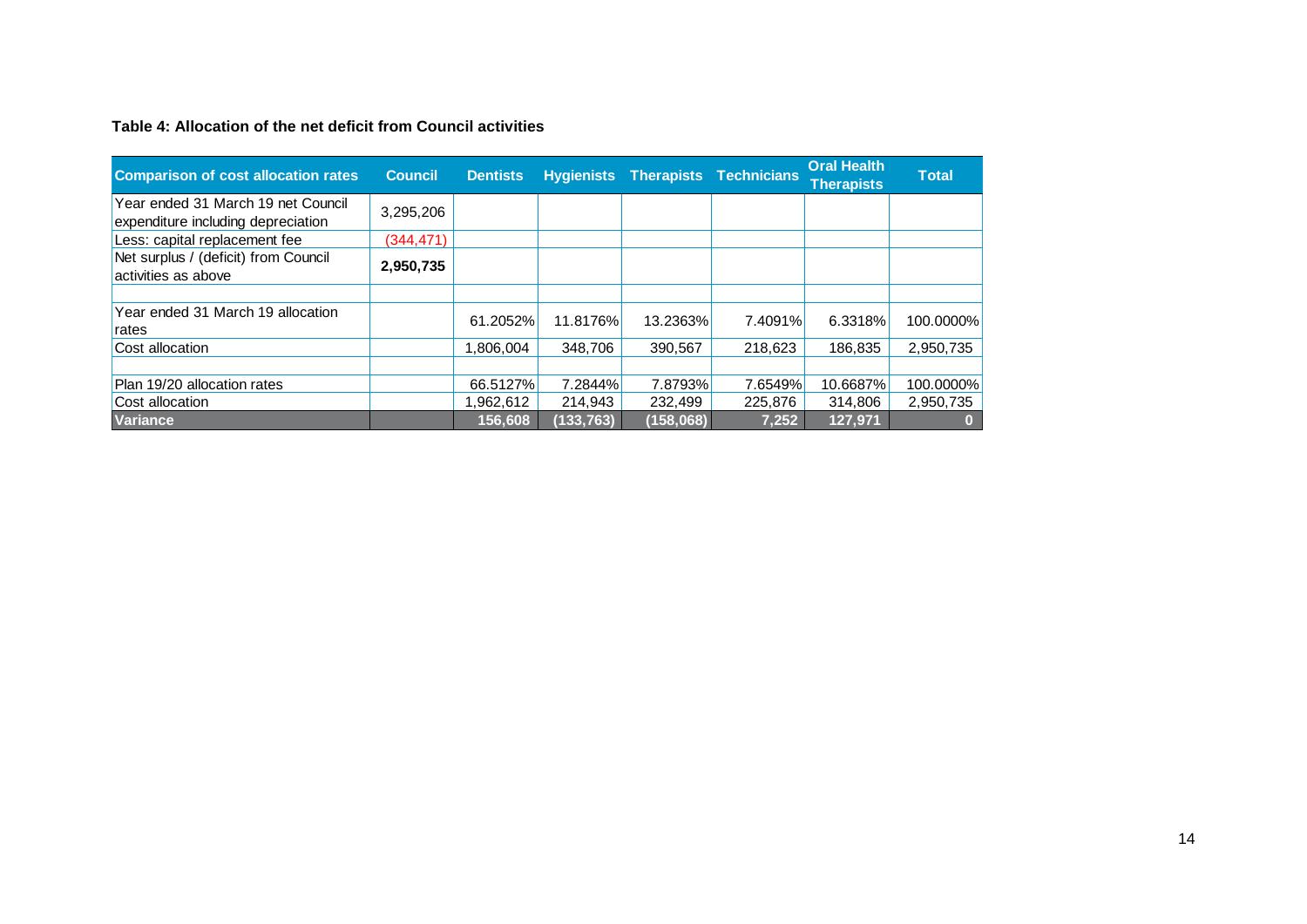| 2019/20 budgeted surplus / (deficit)<br>by profession prior to allocation | <b>Council</b>           | <b>Dentists</b> | <b>Hygienists</b> | <b>Therapists</b> | <b>Technicians</b> | <b>Oral Health</b><br><b>Therapists</b> | <b>Total</b> |
|---------------------------------------------------------------------------|--------------------------|-----------------|-------------------|-------------------|--------------------|-----------------------------------------|--------------|
| <b>Income</b>                                                             |                          |                 |                   |                   |                    |                                         |              |
| From recertification (APC fees)                                           |                          | 1,948,159       | 250,627           | 310,160           | 205,516            | 319,301                                 | 3,033,763    |
| From capital replacement (APC fees)                                       | 344,471                  |                 |                   |                   |                    |                                         | 344,471      |
| From other activities                                                     | 20,146                   | 335,024         | 72,783            | 64,011            | 56,386             | 26,075                                  | 574,425      |
| <b>Total income</b>                                                       | 364,616                  | 2,283,182       | 323,409           | 374, 172          | 261,903            | 345,377                                 | 3,952,659    |
|                                                                           |                          |                 |                   |                   |                    |                                         |              |
| <b>Expenditure</b>                                                        |                          |                 |                   |                   |                    |                                         |              |
| General administration (secretariat)                                      | 2,445,484                |                 |                   |                   |                    |                                         | 2,445,484    |
| Council ongoing workstreams                                               | 703,462                  |                 |                   |                   |                    |                                         | 703,462      |
| Council project expenditure                                               | 166,406                  |                 |                   |                   |                    |                                         | 166,406      |
| Profession ongoing workstreams                                            |                          | 408,641         | 8,835             | 37,994            | 37,457             | 39,442                                  | 532,369      |
| Profession project expenditure                                            |                          |                 | 5,525             |                   | 6,672              |                                         | 12,197       |
| <b>Total expenditure</b>                                                  | 3,315,352                | 408,641         | 14,360            | 37,994            | 44,129             | 39,442                                  | 3,859,918    |
| Net surplus / (deficit)                                                   | (2,950,735)              | 1,874,541       | 309,050           | 336,178           | 217,774            | 305,935                                 | 92,741       |
| Allocation                                                                |                          | 66.5127%        | 7.2844%           | 7.8793%           | 7.6549%            | 10.6687%                                | 100%         |
| <b>Income</b>                                                             |                          |                 |                   |                   |                    |                                         |              |
| From recertification (APC fees)                                           |                          | 1,948,159       | 250,627           | 310,160           | 205,516            | 319,301                                 | 3,033,763    |
| From capital replacement (APC fees)                                       |                          | 229,117         | 25,093            | 27,142            | 26,369             | 36,751                                  | 344,471      |
| From other activities                                                     |                          | 348,423         | 74,250            | 65,599            | 57,928             | 28.225                                  | 574,425      |
| <b>Total income</b>                                                       |                          | 2,525,698       | 349,969           | 402,901           | 289,814            | 384,277                                 | 3,952,659    |
|                                                                           |                          |                 |                   |                   |                    |                                         |              |
| <b>Expenditure</b>                                                        |                          |                 |                   |                   |                    |                                         |              |
| General administration (secretariat)                                      | $\overline{\phantom{a}}$ | 1,626,556       | 178,138           | 192,688           | 187,199            | 260,902                                 | 2,445,484    |
| Council ongoing workstreams                                               |                          | 467,891         | 51,243            | 55,428            | 53,849             | 75,050                                  | 703,462      |
| Council project expenditure                                               | $\overline{\phantom{a}}$ | 110,681         | 12,122            | 13,112            | 12,738             | 17,753                                  | 166,406      |
| Profession ongoing workstreams                                            |                          | 408,641         | 8,835             | 37,994            | 37,457             | 39,442                                  | 532,369      |
| Profession project expenditure                                            |                          |                 | 5,525             |                   | 6,672              |                                         | 12,197       |
| <b>Total expenditure</b>                                                  |                          | 2,613,770       | 255,862           | 299,222           | 297,915            | 393,148                                 | 3,859,918    |
| Net surplus / (deficit) from Council<br><b>activities</b>                 |                          | (88,072)        | 94,107            | 103,679           | (8, 102)           | (8, 871)                                | 92,741       |

# **Table 5: Budgeted operating surplus / (deficit) by profession**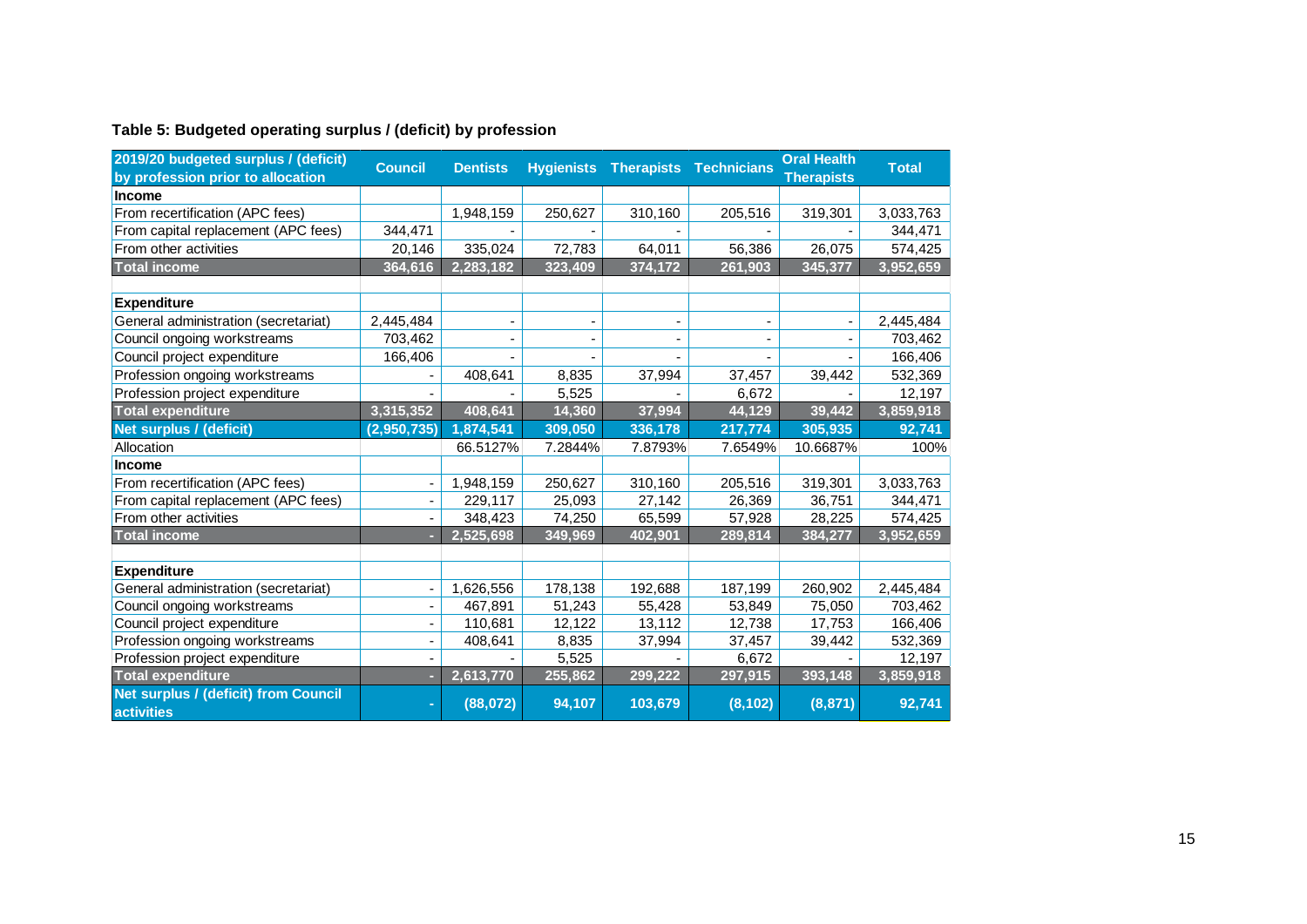#### **Table 6: Capital expenditure**

| <b>Capex Item</b>       | 2017/18       | 2018/19       | 2019/20                  |
|-------------------------|---------------|---------------|--------------------------|
| \$000's                 | <b>Actual</b> | <b>Budget</b> | <b>Budget</b>            |
| Computer hardware       | 26            | 60            | 20                       |
| Office equipment        |               | 5             | 5                        |
| Office furniture        |               | 10            | 5                        |
| Computer software       | 11            | 128           | 229                      |
| <b>Work In Progress</b> | 709           | -             | $\overline{\phantom{0}}$ |
| <b>Total</b>            | 748           | 203           | 259                      |

**Table 7: Proposed 2018 APC fee and disciplinary levy for dentists and dental specialists**

| <b>Proposed APC fee and disciplinary</b><br>levy                | 2017/18       | 2018/19       | 2019/20         |
|-----------------------------------------------------------------|---------------|---------------|-----------------|
|                                                                 | <b>Actual</b> | <b>Actual</b> | <b>Proposed</b> |
| APC Fee                                                         | 809.02        | 826.54        | 855.15          |
| Capital replacement reserve                                     | 62.71         | 84.71         | 84.10           |
| Minimum reserve top-up / (refund)                               | 12.85         | (26.67)       | (64.82)         |
| <b>Total APC fee</b>                                            | 884.58        | 884.58        | 874.43          |
| Disciplinary levy                                               | 172.69        | 166.61        | 190.55          |
| Minimum reserve top-up / (refund)                               | (12.79)       | (79.92)       | (43.82)         |
| <b>Total disciplinary levy</b>                                  | 159.90        | 86.69         | 146.73          |
| <b>Total proposed APC fee and</b><br>disciplinary levy excl GST | 1.044.48      | 971.27        | 1,021.16        |
| <b>GST</b>                                                      | 156.67        | 145.69        | 153.17          |
| <b>Total Proposed APC fee and</b><br>disciplinary levy incl GST | 1,201.15      | 1,116.96      | 1,174.33        |

**Table 8: Proposed 2018 APC fee and disciplinary levy for dental hygienists and orthodontic auxiliaries**

| <b>Proposed APC fee and disciplinary</b><br><b>levy</b>         | 2017/18       | 2018/19       | 2019/20         |
|-----------------------------------------------------------------|---------------|---------------|-----------------|
|                                                                 | <b>Actual</b> | <b>Actual</b> | <b>Proposed</b> |
| APC fee                                                         | 498.63        | 488.28        | 419.03          |
| Capital replacement reserve                                     | 62.71         | 84.71         | 84.10           |
| Minimum reserve top-up / (refund)                               | (3.43)        | 37.95         | 233.65          |
| <b>Total APC fee</b>                                            | 557.91        | 610.94        | 736.77          |
| Disciplinary levy                                               | 14.39         | 14.44         | 15.72           |
| Minimum reserve top-up / (refund)                               | (18.72)       | 110.73        | (14.61)         |
| <b>Total disciplinary levy</b>                                  | (4.33)        | 125.17        | 1.11            |
| <b>Total proposed APC fee and</b><br>disciplinary levy excl GST | 553.58        | 736.11        | 737.88          |
| <b>GST</b>                                                      | 83.04         | 110.42        | 110.68          |
| <b>Total proposed APC fee and</b><br>disciplinary levy incl GST | 636.62        | 846.53        | 848.56          |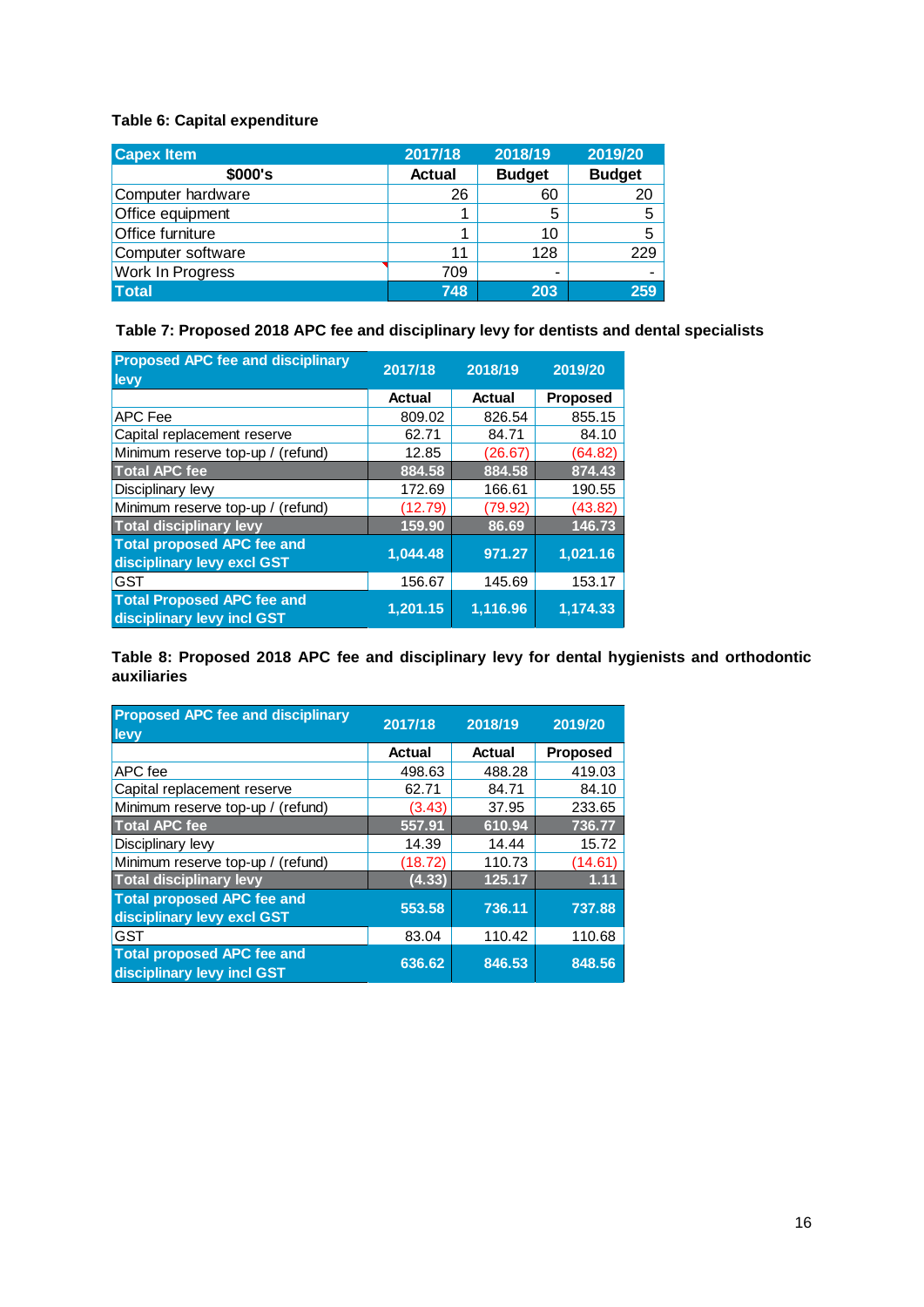| <b>Proposed APC fee and disciplinary</b><br>levy                | 2017/18 | 2018/19 | 2019/20         |
|-----------------------------------------------------------------|---------|---------|-----------------|
|                                                                 | Actual  | Actual  | <b>Proposed</b> |
| APC Fee                                                         | 544.54  | 537.54  | 524.77          |
| Capital replacement reserve                                     | 62.71   | 84.71   | 84.10           |
| Minimum reserve top-up / (refund)                               | 12.82   | 82.35   | 233.56          |
| <b>Total APC fee</b>                                            | 620.07  | 704.60  | 842.44          |
| Disciplinary levy                                               | 5.88    | 7.35    | 12.88           |
| Minimum reserve top-up / (refund)                               | (8.13)  | 82.72   | (59.34)         |
| <b>Total disciplinary levy</b>                                  | (2.25)  | 90.07   | (46.46)         |
| <b>Total proposed APC fee and</b><br>disciplinary levy excl GST | 617.82  | 794.67  | 795.98          |
| GST                                                             | 92.67   | 119.20  | 119.40          |
| <b>Total proposed APC fee and</b><br>disciplinary levy incl GST | 710.49  | 913.87  | 915.37          |

**Table 9: Proposed 2018 APC fee and disciplinary levy for dental therapists**

**Table 10: Proposed 2018 APC fee and disciplinary levy for dental technicians and clinical dental technicians**

| <b>Proposed APC fee and Disciplinary</b><br>Levy                | 2017/18 | 2018/19 | 2019/20         |
|-----------------------------------------------------------------|---------|---------|-----------------|
|                                                                 | Actual  | Actual  | <b>Proposed</b> |
| APC fee                                                         | 600.00  | 590.25  | 606.30          |
| Capital replacement reserve                                     | 62.71   | 84.71   | 84.10           |
| Minimum reserve top-up / (refund)                               | (53.58) | (36.73) | (35.42)         |
| <b>Total APC fee</b>                                            | 609.13  | 638.23  | 654.98          |
| Disciplinary levy                                               | 30.84   | 29.67   | 20.10           |
| Minimum reserve top-up / (refund)                               | (40.24) | 69.91   | 53.85           |
| <b>Total disciplinary levy</b>                                  | (9.40)  | 99.58   | 73.95           |
| <b>Total proposed APC fee and</b><br>disciplinary levy excl GST | 599.73  | 737.81  | 728.93          |
| <b>GST</b>                                                      | 89.96   | 110.67  | 109.34          |
| <b>Total proposed APC fee and</b><br>disciplinary levy incl GST | 689.69  | 848.48  | 838.27          |

#### **Table 11: Proposed 2018 APC fee and disciplinary levy for oral health therapists**

| <b>Proposed APC fee and disciplinary</b><br>levy                | 2018/19       | 2019/20         |
|-----------------------------------------------------------------|---------------|-----------------|
|                                                                 | <b>Actual</b> | <b>Proposed</b> |
| APC fee                                                         | 476.07        | 710.64          |
| Capital replacement reserve                                     | 84.71         | 84.10           |
| Minimum reserve top-up / (refund)                               | 103.07        | (42.65)         |
| <b>Total APC fee</b>                                            | 663.85        | 752.09          |
| Disciplinary levy                                               | 21.03         | 12.76           |
| Minimum reserve top-up / (refund)                               | 133.16        | (114.01)        |
| <b>Total disciplinary levy</b>                                  | 154.19        | (101.26)        |
| <b>Total proposed APC fee and</b><br>disciplinary levy excl GST | 818.04        | 650.84          |
| <b>GST</b>                                                      | 122.71        | 97.63           |
| <b>Total proposed APC fee and</b><br>disciplinary levy incl GST | 940.75        | 748.46          |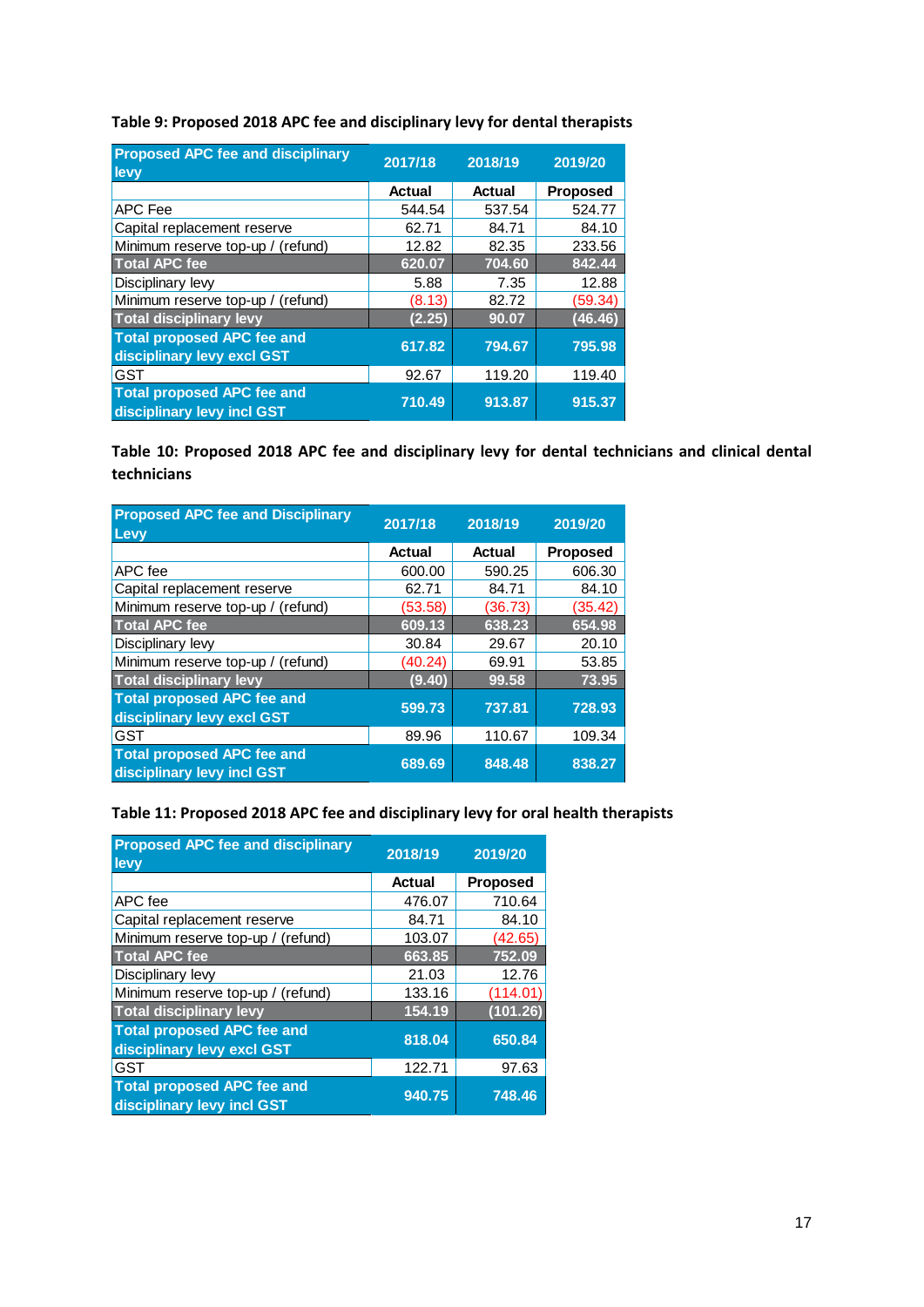# Appendix 2: Other fees

| Fee                                                                                                                                                                                                                                                                   | <b>Current fee</b><br>\$ | <b>Proposed fee</b><br>S |
|-----------------------------------------------------------------------------------------------------------------------------------------------------------------------------------------------------------------------------------------------------------------------|--------------------------|--------------------------|
| <b>Retention fee</b>                                                                                                                                                                                                                                                  | 112.36                   | 114.61                   |
| Application fee to transfer from non-practising to practising status,<br>where application is subject to Council's recency of practice policy                                                                                                                         | 284.95                   | 290.65                   |
| Application for registration fee                                                                                                                                                                                                                                      | 474.92                   | 484.42                   |
| Application for registration for overseas applicant with prescribed<br>qualifications and experience                                                                                                                                                                  | 1,187.32                 | 1,211.07                 |
| Application for registration for applicant with non-<br>prescribed qualifications and experience to be registered under<br>section 15(2) of the Act for dentists, hygienists, therapists, clinical<br>dental technicians, dental technicians, orthodontic auxiliaries | 3,583.83                 | 3,655.51                 |
| Application for registration for applicant with non-prescribed<br>specialist qualifications and experience to be registered under section<br>15(2) of the Act for dental specialists                                                                                  | 4,569.31                 | 4,660.70                 |
| Resubmission of application for assessment of non-<br>prescribed qualifications and experience to be registered under<br>section 15(2) of the Act                                                                                                                     | 2,789.58                 | 2,845.37                 |
| Application for removal of an exclusion(s) on the scope of practice<br>after completion of a Dental Council approved course for hygienists,<br>therapists and orthodontic auxiliaries                                                                                 | 261.20                   | 266.42                   |
| Application for removal of an exclusion(s) on the scope of practice<br>after completion of a course not approved by the Dental Council for<br>hygienists, therapists and orthodontic auxiliaries                                                                      | 474.92                   | 484.42                   |
| Application for registration with a prescribed qualification in an<br>additional scope of practice for therapists and clinical dental<br>technicians                                                                                                                  | 474.92                   | 484.42                   |
| Application for registration with a non-prescribed qualification in an<br>additional scope of practice for therapists and clinical dental<br>technicians                                                                                                              | 734.26                   | 748.95                   |
| Application to undertake supervised activities for orthodontic<br>auxiliaries while undertaking an approved training course.                                                                                                                                          | 94.97                    | 96.87                    |
|                                                                                                                                                                                                                                                                       |                          |                          |
| The New Zealand Dental Hygiene Registration Examination                                                                                                                                                                                                               |                          |                          |
| NZDHREX - written examination where there is less than a total of 5<br>candidates sitting the same examination                                                                                                                                                        | 3,193.93                 | 3,257.81                 |
| NZDHREX - written examination where there is a total of 5 or more<br>candidates sitting the same examination                                                                                                                                                          | 2,621.40                 | 2,673.83                 |
| NZDHREX - clinical examination where there is less than a total of 5<br>candidates sitting the same examination)                                                                                                                                                      | 4,943.54                 | 5,042.41                 |
| NZDHREX - clinical examination where there is a total of 5 or more<br>candidates sitting the same examination                                                                                                                                                         | 4,416.91                 | 4,505.25                 |
|                                                                                                                                                                                                                                                                       |                          |                          |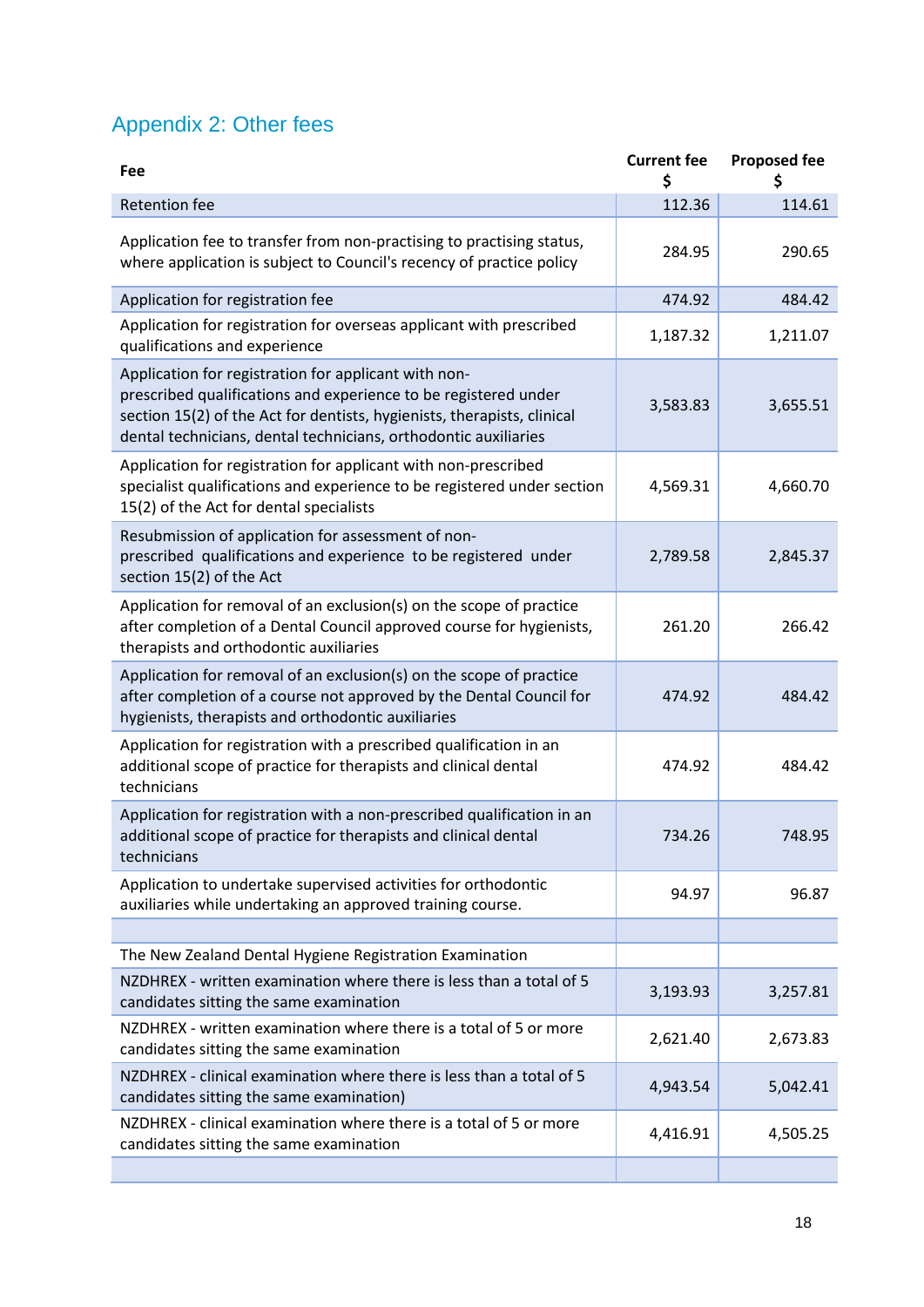| Fee                                                                                                                       | <b>Current fee</b><br>\$ | <b>Proposed fee</b><br>Ş |
|---------------------------------------------------------------------------------------------------------------------------|--------------------------|--------------------------|
| The New Zealand Dental Therapy Registration Examination                                                                   |                          |                          |
| NZDTREX - written examination where there is less than a total of 5<br>candidates sitting the same examination            | 3,193.93                 | 3,257.81                 |
| NZDTREX - written examination where there is a total of 5 or more<br>candidates sitting the same examination              | 2,621.40                 | 2,673.83                 |
| NZDTREX - clinical examination where there is less than a total of 5<br>candidates sitting the same examination           | 4,943.54                 | 5,042.41                 |
| NZDTREX - clinical examination where there is a total of 5 or more<br>candidates sitting the same examination             | 4,416.91                 | 4,505.25                 |
|                                                                                                                           |                          |                          |
| The New Zealand Oral Health Therapy Registration Examination                                                              |                          |                          |
| NZDOHTREX - written examination where there is less than a total of<br>5 candidates sitting the same examination          | 3,193.93                 | 3,257.81                 |
| NZDOHTREX - written examination where there is a total of 5 or more<br>candidates sitting the same examination            | 2,621.40                 | 2,673.83                 |
| NZDOHTREX - clinical examination where there is less than a total of 5<br>candidates sitting the same examination         | 4,943.54                 | 5,042.41                 |
| NZDOHTREX - clinical examination where there is a total of 5 or more<br>candidates sitting the same examination           | 4,416.91                 | 4,505.25                 |
|                                                                                                                           |                          |                          |
| The New Zealand Dental Technology Registration Examination                                                                |                          |                          |
| NZDTechREX - Combined Examination where there is less than a total<br>of 5 candidates sitting the same examination        | 3,948.94                 | 4,027.92                 |
| NZDTechREX - Combined Examination where there is a total of 5 or<br>more candidates sitting the same examination          | 3,328.31                 | 3,394.88                 |
|                                                                                                                           |                          |                          |
| The New Zealand Dental Specialist Registration Examinations                                                               |                          |                          |
| New Zealand Dental Specialist Registration Examination                                                                    | 18,642.67                | 19,015.52                |
|                                                                                                                           |                          |                          |
| Professional standards programme fees 1,2,3                                                                               |                          |                          |
| Supervision $1,2,3$ (12-month programme)                                                                                  | 6,116.21                 | 6,238.53                 |
| Oversight $1,2,3$ (12-month programme)                                                                                    | 3,968.82                 | 4,048.20                 |
| Competence/Recertification Programme: 1,2,3                                                                               |                          |                          |
| Distance learning - per module                                                                                            | 3,074.08                 | 3,135.56                 |
| Clinical training - per practice area of training                                                                         | 5,261.00                 | 5,366.22                 |
| Health programme fees $1,2,3$                                                                                             |                          |                          |
| Drug and alcohol screening programme, set up and administration 1,2,3                                                     |                          |                          |
| Set-up and administration for the first 12 months                                                                         | 869.27                   | 886.66                   |
| Administration fee for each 12 month period thereafter                                                                    | 434.63                   | 443.32                   |
| Third party testing - fee per test                                                                                        | 124.85                   | 127.35                   |
| <sup>1</sup> Fee will be adjusted for any specific requirements of the individual programme and 3rd party costings at the |                          |                          |

time the programme is established.